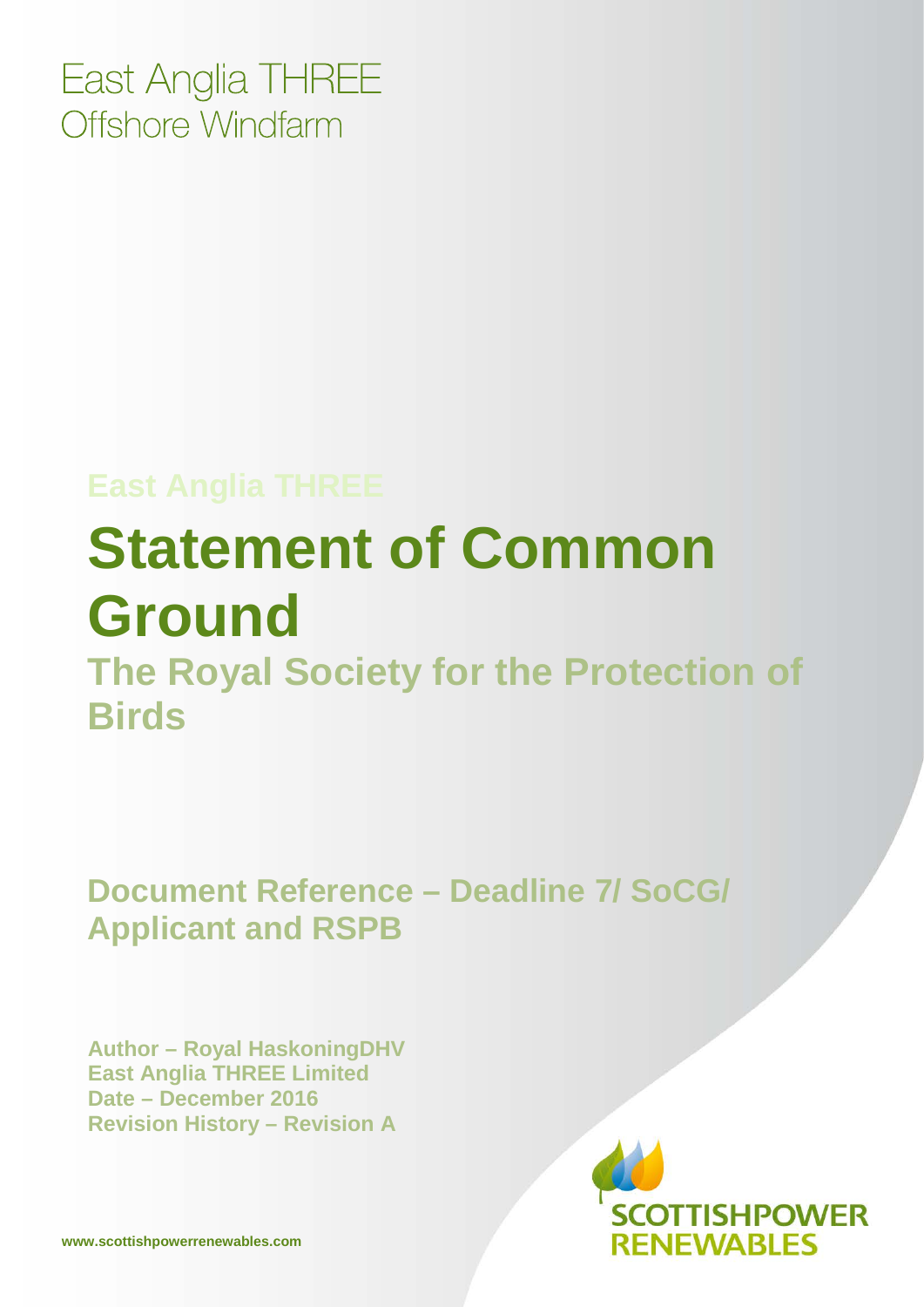# **Table of contents**

| $\blacktriangleleft$                                        | <b>Introduction</b>         | 3                 |
|-------------------------------------------------------------|-----------------------------|-------------------|
| 1.1                                                         | Introduction                | 3                 |
| 1.2                                                         | The Development             | 3                 |
| 1.3                                                         | Consultation with the RSPB  | 4                 |
| 1.3.1                                                       | Pre-Application             | 4                 |
| 1.3.2                                                       | Post-Application            | 4                 |
| $\mathbf{2}$                                                |                             |                   |
|                                                             | <b>Agreement Log</b>        | 5                 |
| 2.1                                                         | <b>Offshore Ornithology</b> | 5                 |
| 2.2                                                         | <b>Onshore Ornithology</b>  | 8                 |
|                                                             | <b>Appendix 1 Glossary</b>  | 10                |
| <b>Appendix 2 RSPB S42 Responses</b>                        |                             | 11                |
| <b>Appendix 3 EATL Relevant Representation reply letter</b> |                             | $12 \overline{ }$ |
| Appendix 4 List of Documents forming the basis of this SoCG |                             | 13                |
|                                                             |                             |                   |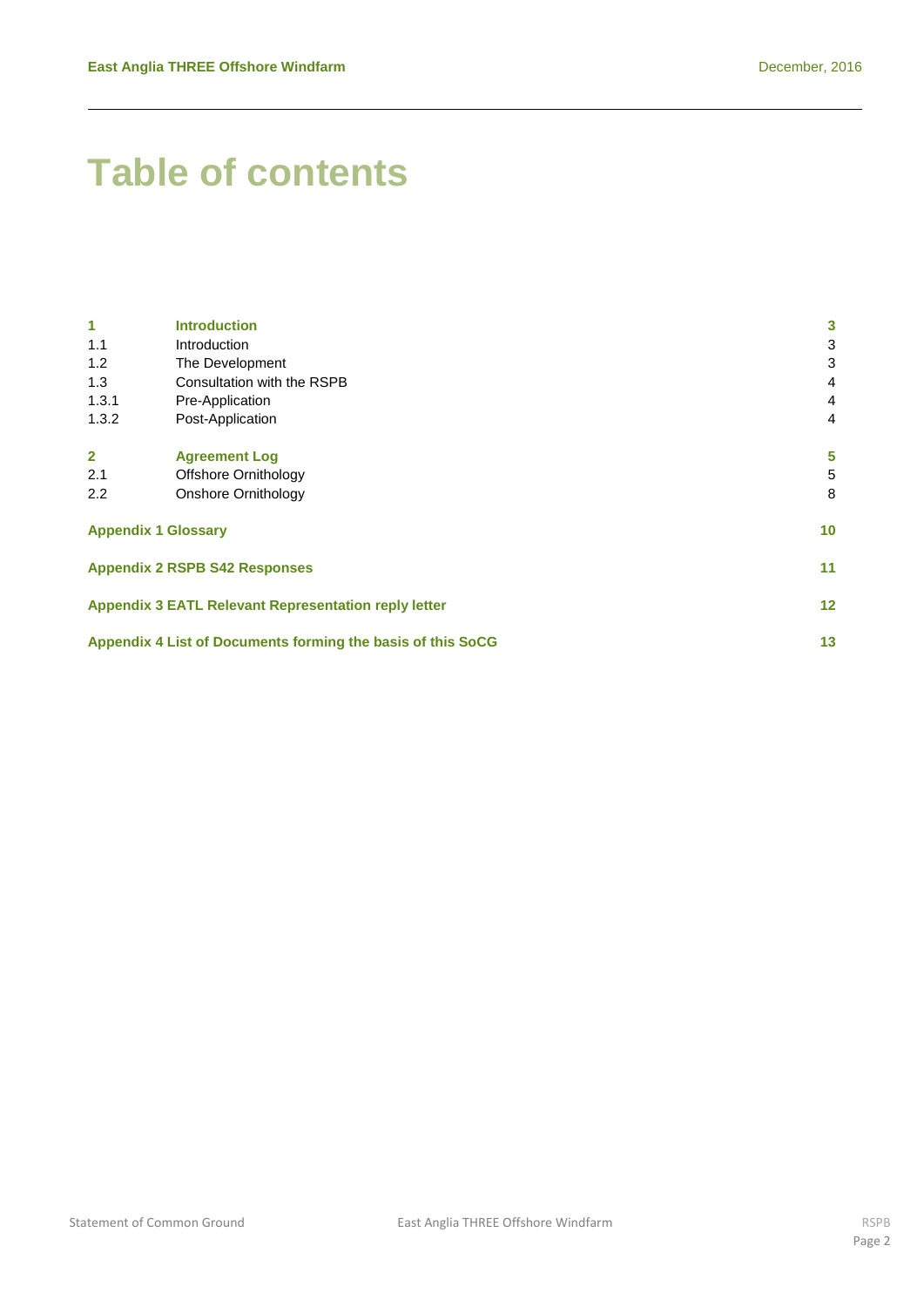# <span id="page-2-0"></span>**1 Introduction**

### <span id="page-2-1"></span>**1.1 Introduction**

- 1. This Statement of Common Ground (SoCG) has been prepared with the Royal Society for the Protection of Birds (the RSPB) to show where agreement has been reached with East Anglia THREE Limited (EATL) during the pre and post Development Consent Order (DCO) application consultation.
- 2. This SoCG comprises an agreement log which has been structured to reflect topics of interest and concern to the RSPB on the East Anglia THREE DCO application (the **Application**) matters agreed, matters still to be agreed and actions to be resolved between the RSPB and EATL are included.
- 3. The position with respect to each relevant issue is presented in a tabular form.
- 4. Throughout this document points of agreement and those to be resolved between EATL and the RSPB, are clearly indicated. Points that have still to be resolved will be the subject of ongoing discussions wherever possible to progress and/or refine, the position between the parties.

### <span id="page-2-2"></span>**1.2 The Development**

- 5. The Application is for development consent to construct and operate up to 172 wind turbine generators and associated infrastructure, with an installed capacity of up to 1,200 MW (the **Project**).
- 6. The DCO, if made, would be known as the East Anglia THREE Offshore Wind Farm Order. It will comprise the following elements:
	- Up to 172 offshore wind turbines and associated foundations, with an installed capacity of up to 1,200 MW;
	- Up to two meteorological masts and foundations;
	- Up to twelve buoys;
	- Up to six offshore electrical stations;
	- Up to one offshore platform housing accommodation facilities;
	- Subsea inter-array cables between the wind turbines and offshore electrical stations;
	- Up to four subsea export cables to transmit electricity from the offshore electrical stations to shore;
	- Up to four interconnector cables between the East Anglia ONE and East Anglia THREE Projects;
	- Scour protection around foundations and on inter-array and export cables as required;
	- Landfall at Bawdsey with onshore transition bays to join the offshore and onshore cables;
	- Up to four onshore underground circuits (each containing up to three cables) pulled through existing ducting to be laid by East Anglia ONE or directly laid, running for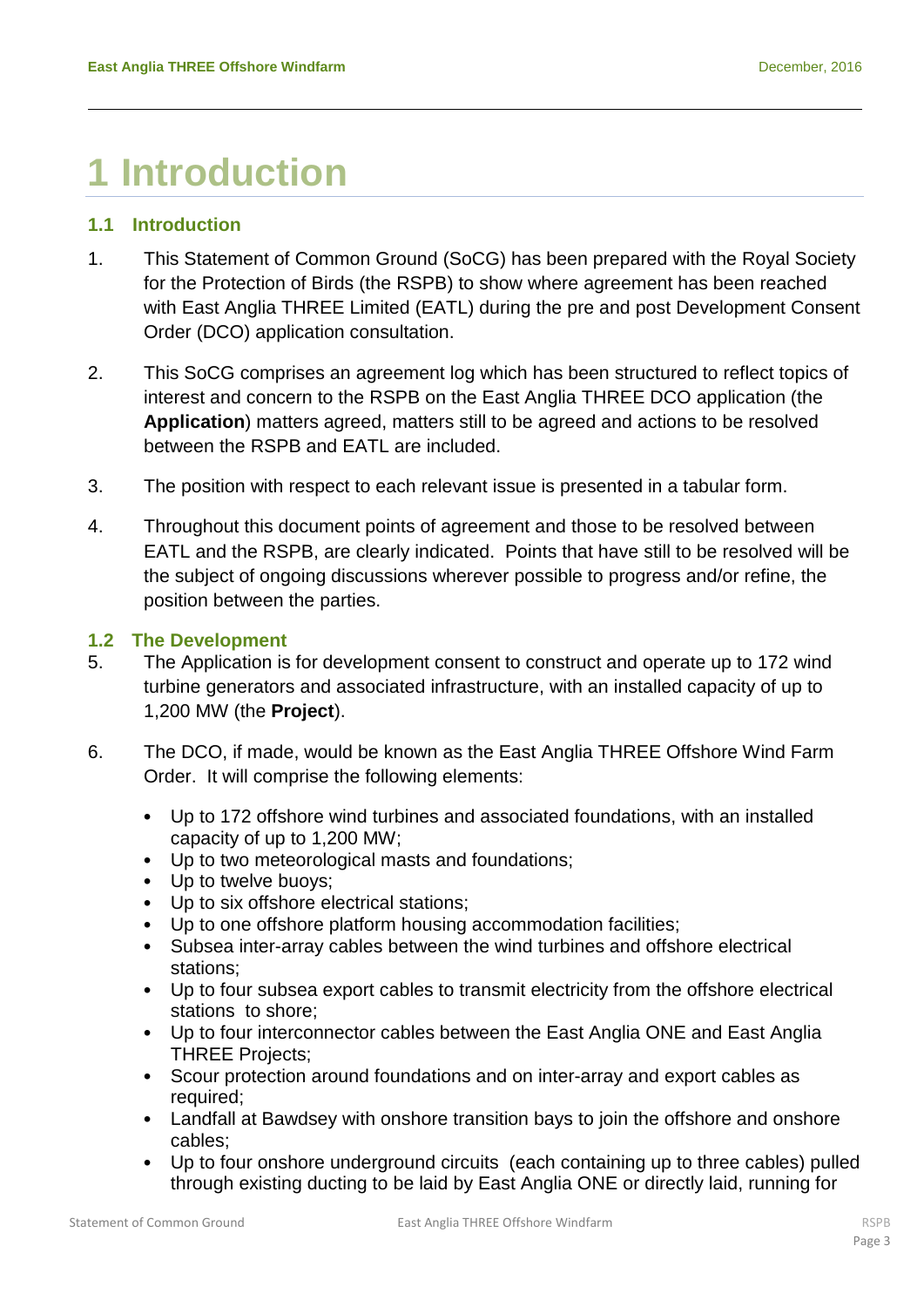approximately 37km from landfall to the connection point at Bramford, Suffolk, with jointing pits, to transmit electricity to up to two new onshore substations;

- Up to two onshore substations at Bramford, Suffolk, to connect the offshore windfarm to the National Grid;
- The permanent and / or temporary compulsory acquisition (if required) of land and / or rights for the proposed Project;
- Overriding of easements and other rights over or affecting land for the proposed Project;
- The application and / or disapplication of legislation relevant to the proposed Project including inter alia legislation relating to compulsory purchase; and
- Such ancillary, incidental and consequential provisions, permits or consents as are necessary and / or convenient.
- 7. The Application was submitted to the Planning Inspectorate on 18<sup>th</sup> November 2015 and accepted for examination on 15<sup>th</sup> December 2015.
- 8. A glossary is provided in Appendix 1

### <span id="page-3-1"></span><span id="page-3-0"></span>**1.3 Consultation with the RSPB 1.3.1 Pre-Application**

- 9. EATL engaged with the RSPB on the Project during the pre-application process, both in terms of informal non-statutory engagement and formal consultation carried out pursuant to section 42 of the Planning Act 2008.
- 10. Meetings held between EATL and the RSPB are listed in Appendix 7 of the Consultation Report (DCO document 5.2 (7)).
- 11. During formal consultation, the RSPB provided comments on the Preliminary Environmental Information (PEI) by way of letter dated 4<sup>th</sup> July 2014 and to the Phase III consultation in 2015 by way of letter dated 22nd July 2015 (the **Consultation Response**). These letters are attached at Appendix 2.

### <span id="page-3-2"></span>**1.3.2 Post-Application**

- 12. EATL met with the RSPB on the 24<sup>th</sup> March 2016. The RSPB made a relevant representation to the Planning Inspectorate on 22nd April 2016 (the **Relevant Representation**). The comments contained in the RSPB's Relevant Representation with the EATL's response are set out in Appendix 3.
- 13. In the Rule 17 request for further information of the 28<sup>th</sup> October 2016, the Examining Authority requested that this SoCG be updated to reflect the submission of additional information with regard to further discussions on offshore ornithology. Amendments have been made in Table 1, below.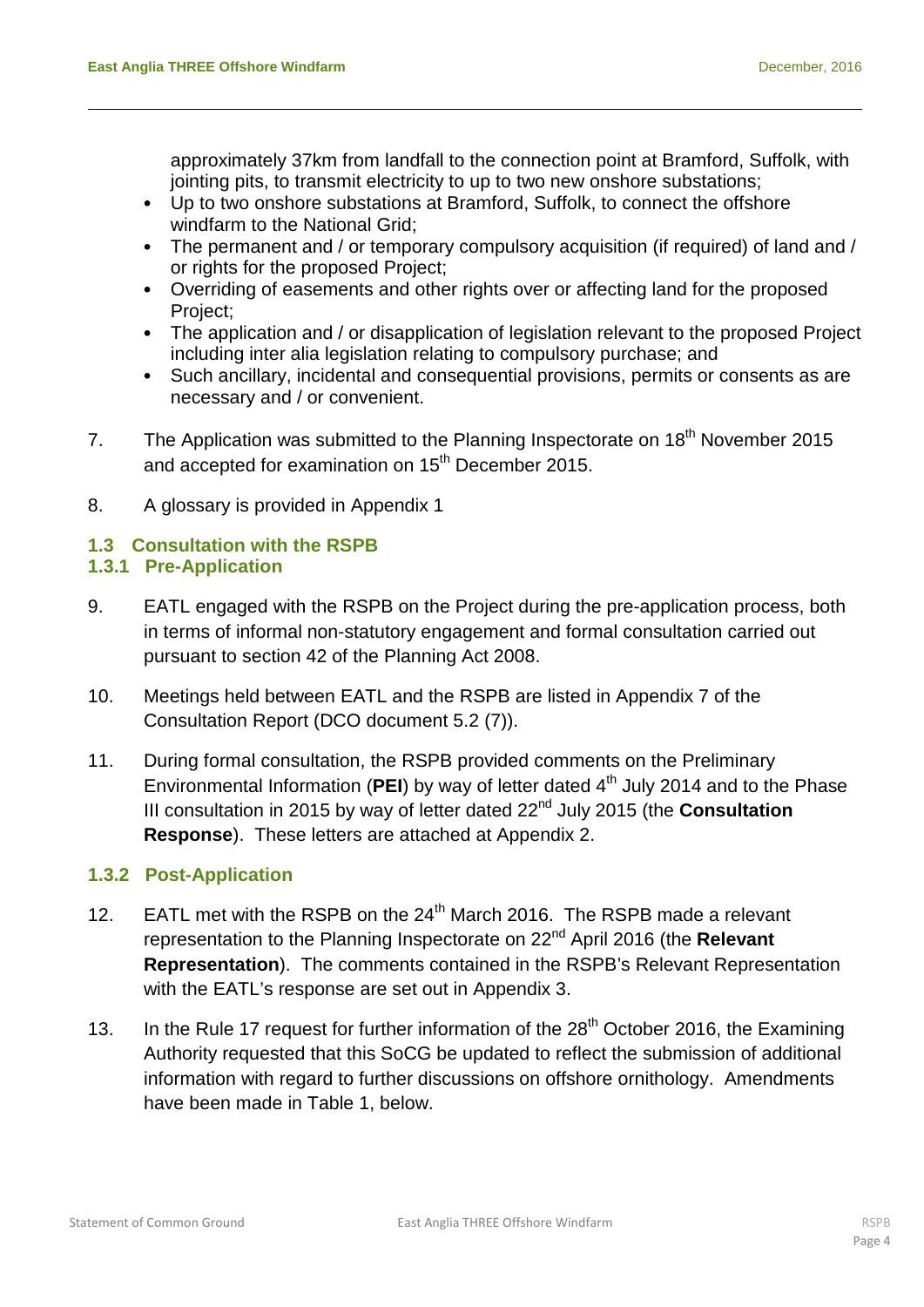# <span id="page-4-0"></span>**2 Agreement Log**

14. Within the sections and tables below the different topics for areas of agreement between the RSPB, and EATL are set out.

### <span id="page-4-1"></span>**2.1 Offshore Ornithology**

- 15. The proposed Project has the potential to impact upon Offshore Ornithology. Chapter 13 of the East Anglia THREE Environmental Statement (the **ES**) and the Information for the Habitats Regulations Assessment Report (Document 6.1.13 and Document 5.4 of the DCO Application, respectively, along with associated figures and appendices – see Appendix 4 for full list) provide an assessment of the significance of these impacts. Table 1 below provides areas of common ground that have been reached regarding the findings reported within that chapter and identifies areas where issues are still to be resolved and agreement reached.
- 16. Offshore Ornithology was discussed at Evidence Plan meetings on 30<sup>th</sup> September and 11<sup>th</sup> November 2013, 28<sup>th</sup> March and 2<sup>nd</sup> July 2014 and 3<sup>rd</sup> June and 6<sup>th</sup> July 2015. A further meeting was held post-submission of the Application on the 24<sup>th</sup> March 2016.
- 17. Following discussions undertaken during the Examination, the Examining Authority asked for this SoCG to be revised to reflect the conclusion of all outstanding ornithological issues.

| Issue                                  | <b>EATL Position</b>                  | <b>RSPB Position</b>                    |  |
|----------------------------------------|---------------------------------------|-----------------------------------------|--|
| <b>Environmental Impact Assessment</b> |                                       |                                         |  |
| Description of baseline                | The ES adequately                     | Agree                                   |  |
| conditions on Offshore                 | characterises the baseline            |                                         |  |
| Ornithology.                           | relevant to offshore ornithology      |                                         |  |
| Results of the assessment              | The ES accurately assesses the        | The RSPB's concerns regarding           |  |
| of impacts on Offshore                 | potential impacts upon offshore       | significance of cumulative and in-      |  |
| Ornithology from East                  | ornithology.                          | combination impacts on gannet,          |  |
| Anglia THREE                           |                                       | kittiwake and great black-backed gull   |  |
|                                        | The approach to the impact            | have been reduced as a result of a      |  |
|                                        | assessment has been consulted         | commitment from the Applicant to        |  |
|                                        | on and agreed with Natural            | increase the turbine draught height     |  |
|                                        | England and the RSPB in the           | of 70% of the total number of           |  |
|                                        | <b>Ornithology Expert Topic Group</b> | turbines to 24m above MHWS for          |  |
|                                        | as part of the Evidence Plan          | the East Anglia THREE project and       |  |
|                                        | process.                              | the knowledge that the maximum          |  |
|                                        |                                       | number of turbines for the East         |  |
|                                        | EATL have undertaken further          | Anglia ONE project has been             |  |
|                                        | consultation with the RSPB            | reduced to 150 turbines. This           |  |
|                                        | during the Examination and this       | results in a consequent reduction for   |  |
|                                        | has led to the commitment to          | cumulative and in-combination           |  |
|                                        | increase the turbine draught          | collision risk to gannet, kittiwake and |  |
|                                        | height of 70% of the total            | great black-backed gull.                |  |
|                                        | number of turbines to 24m             |                                         |  |
|                                        | above MHWS.                           | The RSPB does have residual             |  |
|                                        |                                       | concerns about some approaches          |  |

### Table 1. SoCG – Offshore ornithology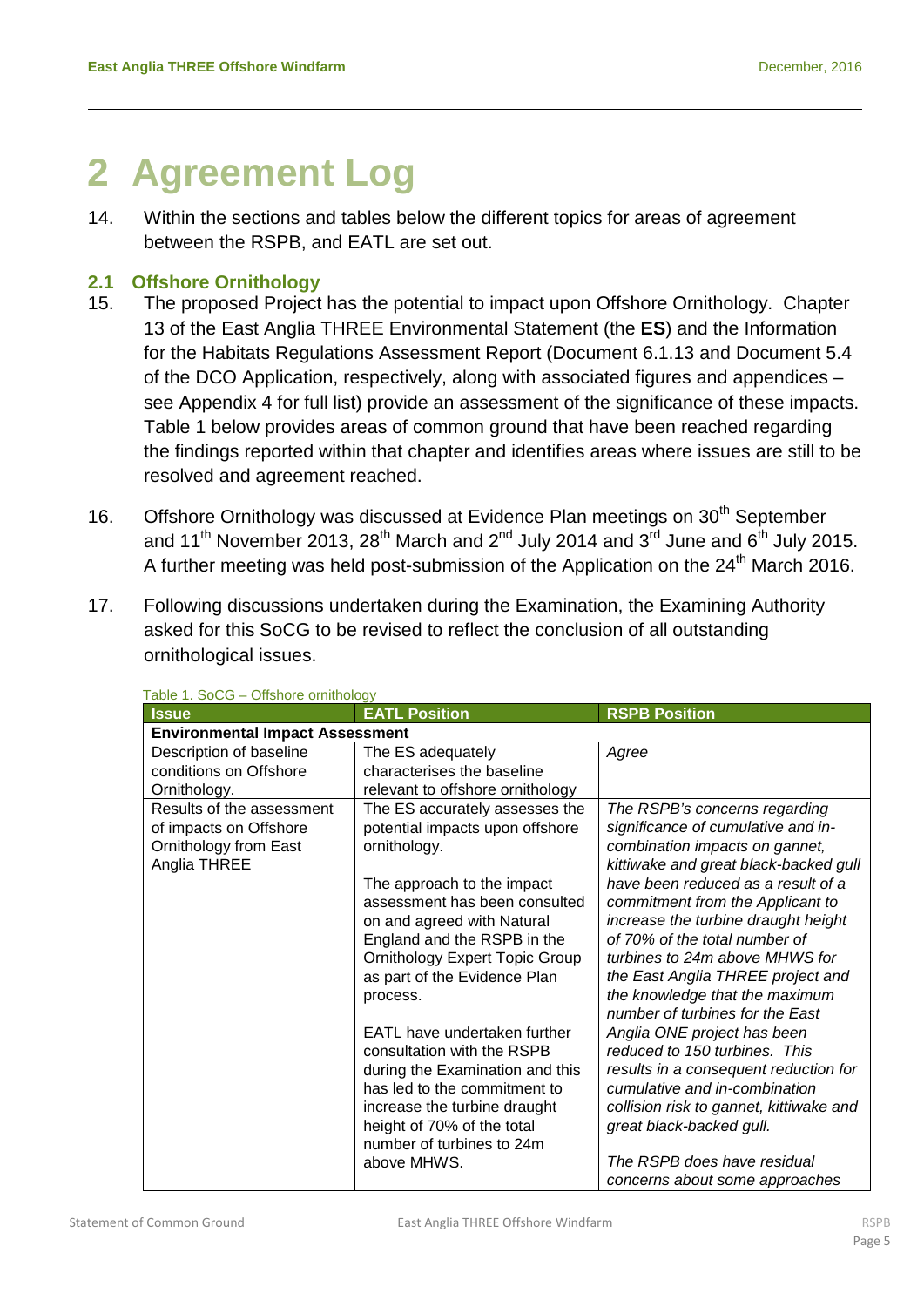| <b>Issue</b>                           | <b>EATL Position</b>                                | <b>RSPB Position</b>                  |
|----------------------------------------|-----------------------------------------------------|---------------------------------------|
|                                        | East Anglia ONE Limited (EAOL)                      | and scientific procedures used in the |
|                                        | has also written to the Secretary                   | assessment of impacts by EATL.        |
|                                        | of State to confirm that it will                    | These are explained in our previous   |
|                                        |                                                     | responses [REP2-024 and REP5-         |
|                                        | construct the HVAC option under                     | 005].                                 |
|                                        | the East Anglia ONE Order (as                       |                                       |
|                                        | amended) which is limited to a                      |                                       |
|                                        | maximum of 150 turbines, albeit                     |                                       |
|                                        | that EAOL's letter confirms that it                 |                                       |
|                                        | will actually construct 102 x                       |                                       |
|                                        | 7MW turbines (see REP5-025).                        |                                       |
|                                        | The revised cumulative and in-                      |                                       |
|                                        | combination collision risk                          |                                       |
|                                        | assessment (incorporating the                       |                                       |
|                                        | increase in the East Anglia                         |                                       |
|                                        | THREE draught heights and                           |                                       |
|                                        | reduced turbine numbers for                         |                                       |
|                                        | East Anglia ONE (102 turbines                       |                                       |
|                                        | case)) concludes that the                           |                                       |
|                                        | cumulative and in-combination                       |                                       |
|                                        | impacts including East Anglia                       |                                       |
|                                        | THREE will now be less than                         |                                       |
|                                        |                                                     |                                       |
|                                        | those already consented for                         |                                       |
|                                        | Hornsea Project 2. East Anglia                      |                                       |
|                                        | THREE also provided CRM                             |                                       |
|                                        | numbers for a maximum East                          |                                       |
|                                        | Anglia ONE 150 turbine case.                        |                                       |
|                                        | The revised numbers do not                          |                                       |
|                                        | alter RSPB's conclusions.                           |                                       |
| <b>Habitats Regulations Assessment</b> |                                                     |                                       |
| Screening                              |                                                     |                                       |
| Sites covered in the                   | The screening report includes all                   | Agree with addition of Flamborough    |
| Screening                              | potentially relevant European<br>sites.             | <b>Head and Bempton Cliffs SPA</b>    |
|                                        | SPA features identified in the                      | Agree with addition of Flamborough    |
|                                        | updated screening report are the                    | <b>Head and Bempton Cliffs SPA</b>    |
|                                        | only ones for which HRA will be                     |                                       |
|                                        | required:                                           |                                       |
|                                        | • Deben Estuary SPA (dark-<br>bellied brent goose); |                                       |
|                                        | • Outer Thames Estuary SPA                          |                                       |
|                                        | (red-throated diver);                               |                                       |
|                                        | • Alde-Ore Estuary SPA (lesser                      |                                       |
|                                        | black-backed gull);                                 |                                       |
|                                        | • Flamborough and Filey Coast                       |                                       |
|                                        | pSPA (gannet, kittiwake).                           |                                       |
| Assessment                             |                                                     |                                       |
| Conclusion for the Deben               | The project alone and in-                           | Agree                                 |
| Estuary SPA.                           | combination has no adverse                          |                                       |
|                                        | effects on the integrity of the                     |                                       |
|                                        | Deben Estuary SPA.                                  |                                       |
| Conclusion for the Alde-Ore            | The project alone and in-                           | Agree                                 |
| Estuary SPA and Ramsar.                | combination has no adverse                          |                                       |
|                                        | effects on the integrity of the                     |                                       |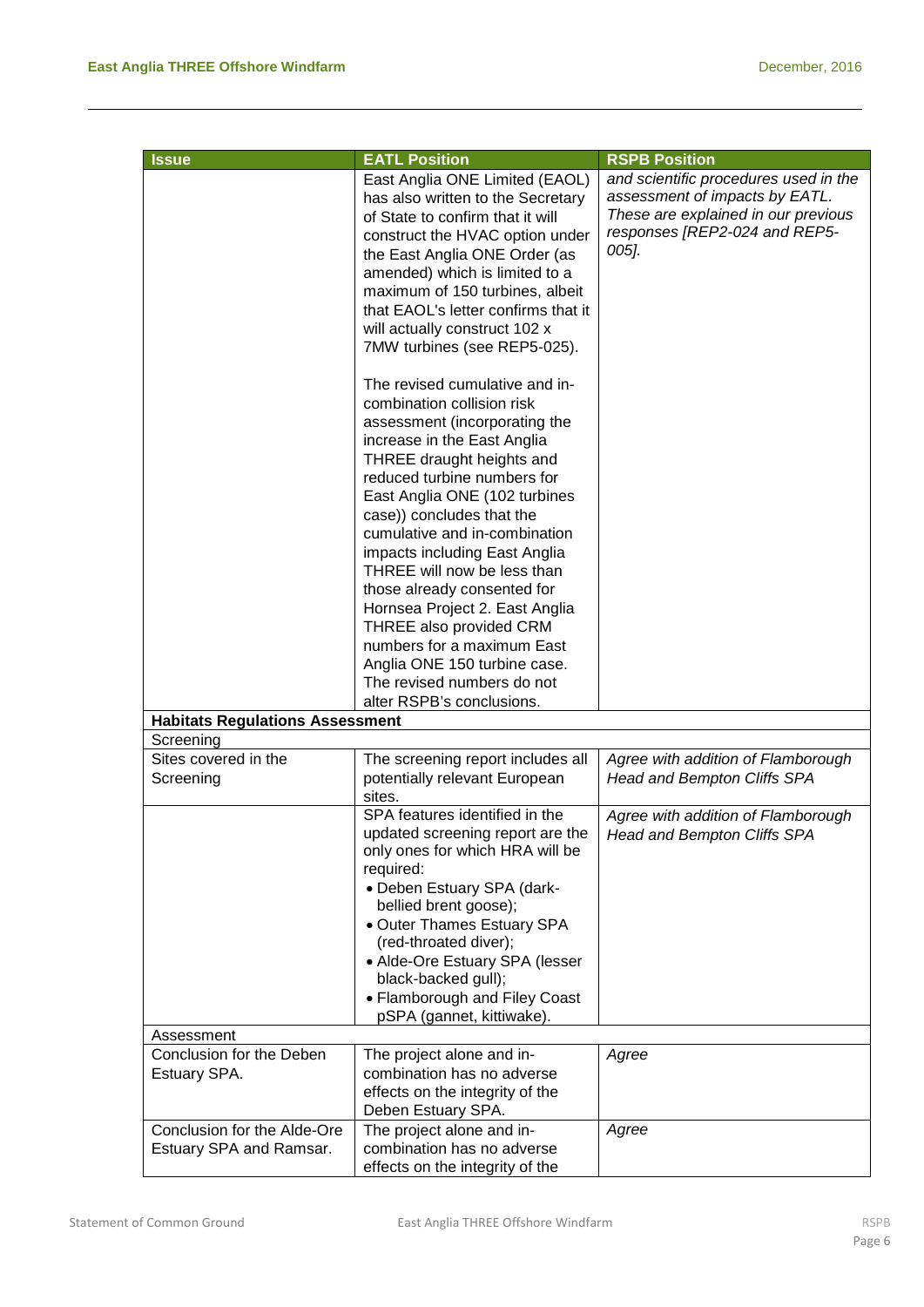| <b>Issue</b>                                                                                                            | <b>EATL Position</b>                                                                                                                                                                                                                                                                                                                                                                                                                                                                                                                                                                                                                                                                                                                                                                                                                                                                                           | <b>RSPB Position</b>                                                                                                                                                                                                                                                                                                                                                                                                                                                                                                                                                                                  |
|-------------------------------------------------------------------------------------------------------------------------|----------------------------------------------------------------------------------------------------------------------------------------------------------------------------------------------------------------------------------------------------------------------------------------------------------------------------------------------------------------------------------------------------------------------------------------------------------------------------------------------------------------------------------------------------------------------------------------------------------------------------------------------------------------------------------------------------------------------------------------------------------------------------------------------------------------------------------------------------------------------------------------------------------------|-------------------------------------------------------------------------------------------------------------------------------------------------------------------------------------------------------------------------------------------------------------------------------------------------------------------------------------------------------------------------------------------------------------------------------------------------------------------------------------------------------------------------------------------------------------------------------------------------------|
|                                                                                                                         | Alde-Ore Estuary SPA and                                                                                                                                                                                                                                                                                                                                                                                                                                                                                                                                                                                                                                                                                                                                                                                                                                                                                       |                                                                                                                                                                                                                                                                                                                                                                                                                                                                                                                                                                                                       |
|                                                                                                                         | Ramsar.                                                                                                                                                                                                                                                                                                                                                                                                                                                                                                                                                                                                                                                                                                                                                                                                                                                                                                        |                                                                                                                                                                                                                                                                                                                                                                                                                                                                                                                                                                                                       |
| Conclusion for the Outer                                                                                                | The project alone and in                                                                                                                                                                                                                                                                                                                                                                                                                                                                                                                                                                                                                                                                                                                                                                                                                                                                                       | Agree                                                                                                                                                                                                                                                                                                                                                                                                                                                                                                                                                                                                 |
| Thames Estuary SPA.                                                                                                     | combination has no adverse                                                                                                                                                                                                                                                                                                                                                                                                                                                                                                                                                                                                                                                                                                                                                                                                                                                                                     |                                                                                                                                                                                                                                                                                                                                                                                                                                                                                                                                                                                                       |
|                                                                                                                         | effects on the integrity of the                                                                                                                                                                                                                                                                                                                                                                                                                                                                                                                                                                                                                                                                                                                                                                                                                                                                                |                                                                                                                                                                                                                                                                                                                                                                                                                                                                                                                                                                                                       |
|                                                                                                                         | Outer Thames Estuary SPA.                                                                                                                                                                                                                                                                                                                                                                                                                                                                                                                                                                                                                                                                                                                                                                                                                                                                                      |                                                                                                                                                                                                                                                                                                                                                                                                                                                                                                                                                                                                       |
| Conclusion for the<br>Flamborough Head and<br>Filey Coast pSPA and<br>Flamborough Head and<br><b>Bempton Cliffs SPA</b> | The project alone and in<br>combination has no adverse<br>effects on the integrity of the<br>Flamborough Head and Filey<br>Coast pSPA and Flamborough<br>Head and Bempton Cliffs SPA.                                                                                                                                                                                                                                                                                                                                                                                                                                                                                                                                                                                                                                                                                                                          | The RSPB's concerns regarding<br>significance of in-combination<br>impacts on gannet and kittiwake<br>have been reduced as a result of a<br>commitment from the Applicant to<br>increase the turbine draught height<br>of 70% of the total number of<br>turbines to 24m above MHWS for<br>the East Anglia THREE project. This<br>change and the change to the<br>maximum number of turbines which<br>can be constructed for East Anglia<br>ONE (i.e. 150 turbines) has reduced<br>our concerns regarding in-<br>combination collision risk to gannet<br>and kittiwake (see REP5-005 and<br>REP6-002). |
| <b>Management measures</b>                                                                                              |                                                                                                                                                                                                                                                                                                                                                                                                                                                                                                                                                                                                                                                                                                                                                                                                                                                                                                                |                                                                                                                                                                                                                                                                                                                                                                                                                                                                                                                                                                                                       |
| Management measures:<br><b>Potential for Collison Risk</b><br>Impacts to Gannet and<br>Kittiwake                        | Given the predicted impacts of<br>the project in terms of offshore<br>ornithology established via<br>detailed consultation, surveying,<br>modelling and assessment, the<br>subsequent provisions within the<br>draft East Anglia THREE DCO<br>are considered appropriate and<br>adequate to minimise the<br>significance of any such impacts.<br>EATL has committed to increase<br>the draught height of 70% of the<br>East Anglia THREE turbines to<br>24m MHWS. This is secured by<br>the new parameter set out below<br>which will be included in the<br>Requirements to the DCO as<br>well as in the DMLs for the<br>generation assets (schedules 10<br>and 11 of the DCO):<br>The number of turbines with a<br>draught height of less than 24m<br>from MHWS comprised in the<br>authorised scheme and the<br>authorised scheme in licence 2<br>(generation) taken together must<br>not exceed 52 turbines | RSPB is content with the proposed<br>wording of the DCO parameter                                                                                                                                                                                                                                                                                                                                                                                                                                                                                                                                     |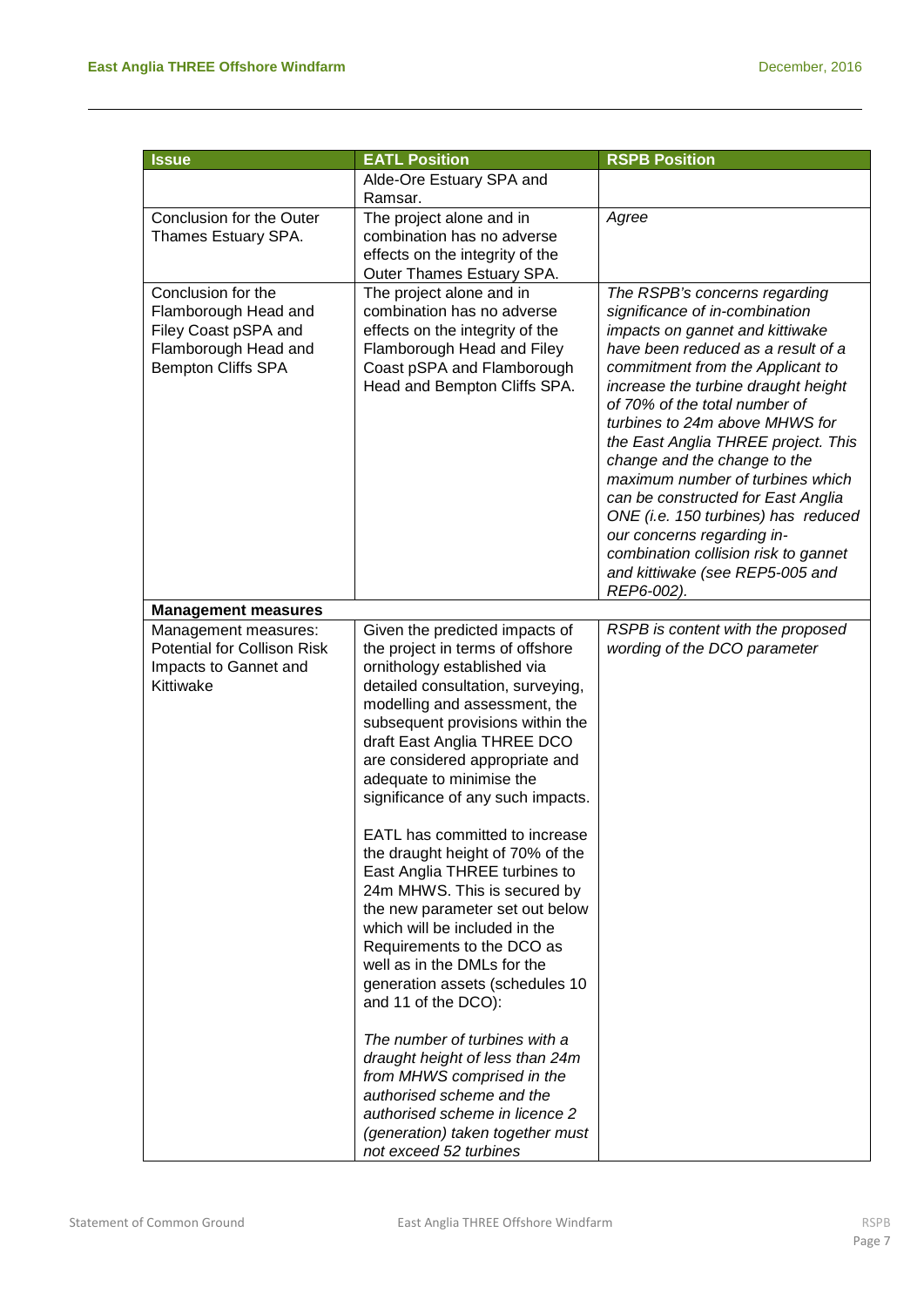### <span id="page-7-0"></span>**2.2 Onshore Ornithology**

- 18. The Project has the potential to impact upon Onshore Ornithology. Chapter 24 of the East Anglia THREE ES and the Information for the Habitats Regulations Assessment Report (Document 6.1.24 and Document 5.4 of the DCO Application, respectively) provide an assessment of the significance of these impacts. Management and mitigation measures are provided within the following DCO Application documents: 8.1 Outline Code of Construction Practice (OCoCP) and 8.6 Outline Landscape and Ecological Management Strategy (OLEMS). Table 2 below provides areas of common ground that have been reached regarding the findings reported within that chapter and identifies areas where agreement is still to be reached.
- 19. This topic was discussed at Evidence Plan meetings on  $30<sup>th</sup>$  September and 11<sup>th</sup> November 2013, 28<sup>th</sup> March and 2<sup>nd</sup> July 2014 and 3<sup>rd</sup> June and 6<sup>th</sup> July 2015. A further meeting was held post-submission on the  $24<sup>th</sup>$  March 2016

| $\frac{1}{2}$ and 2. $\frac{1}{2}$ and $\frac{1}{2}$ - Original contribution of $\frac{1}{2}$ |                                 |                      |  |
|-----------------------------------------------------------------------------------------------|---------------------------------|----------------------|--|
| <b>Issue</b>                                                                                  | <b>EATL position</b>            | <b>RSPB Position</b> |  |
| <b>Environmental Impact Assessment</b>                                                        |                                 |                      |  |
| Description of baseline                                                                       | The ES adequately               | Agree                |  |
| conditions on Onshore                                                                         | characterises the baseline      |                      |  |
| Ornithology.                                                                                  | relevant to Onshore Ornithology |                      |  |
| Results of the assessment                                                                     | The ES accurately assesses the  | Agree                |  |
| of impacts on Onshore                                                                         | potential impacts upon Onshore  |                      |  |
| Ornithology from East                                                                         | Ornithology                     |                      |  |
| Anglia THREE                                                                                  |                                 |                      |  |
| <b>Habitats Regulations Assessment</b>                                                        |                                 |                      |  |
| The results assessment of                                                                     | The Deben Estuary SPA was       | Agree                |  |
| effects upon designated                                                                       | screened into the assessment    |                      |  |
| sites and effects which                                                                       | and it was concluded that there |                      |  |
| require consideration in                                                                      | would be no adverse effect upon |                      |  |
| <b>HRA</b>                                                                                    | the site's integrity            |                      |  |
| <b>Management measures</b>                                                                    |                                 |                      |  |
| Mitigation proposed to                                                                        | The mitigation measures set out | Agree                |  |
| address the impacts on                                                                        | are appropriate and             |                      |  |
| Onshore Ornithology from                                                                      | proportionate.                  |                      |  |
| East Anglia THREE as set                                                                      |                                 |                      |  |
| out in the OCoCP and                                                                          |                                 |                      |  |
| <b>OLEMS</b>                                                                                  |                                 |                      |  |

### Table 2. SoCG - Onshore Ornithology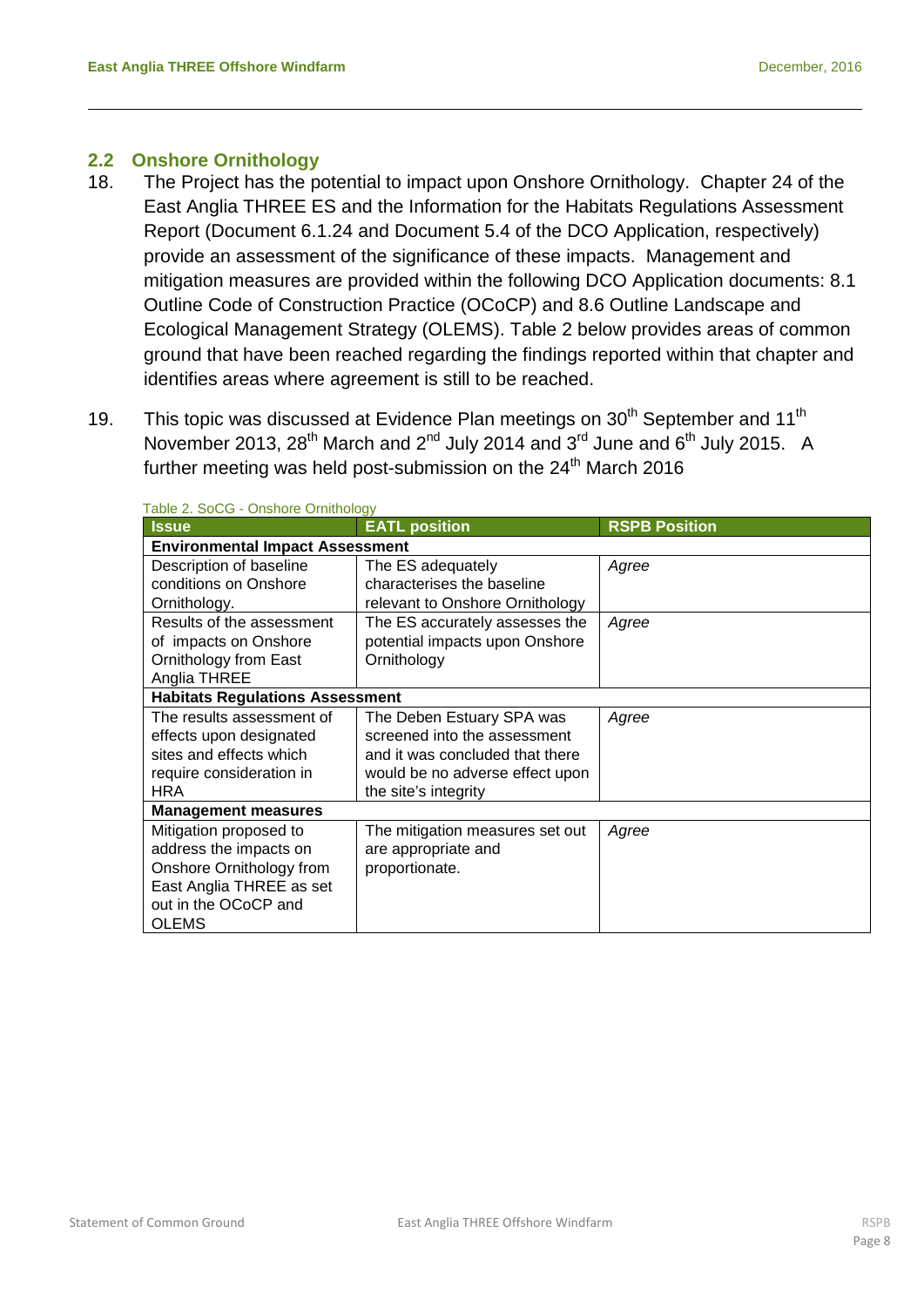### Signing box: The undersigned agreed to the provisions within this SoCG – RSPB

| Signed              |  |
|---------------------|--|
|                     |  |
|                     |  |
|                     |  |
|                     |  |
|                     |  |
|                     |  |
|                     |  |
|                     |  |
|                     |  |
|                     |  |
|                     |  |
| <b>Printed Name</b> |  |
|                     |  |
|                     |  |
|                     |  |
|                     |  |
| Position            |  |
|                     |  |
|                     |  |
|                     |  |
|                     |  |
| On behalf of        |  |
|                     |  |
|                     |  |
|                     |  |
|                     |  |
| Date                |  |
|                     |  |
|                     |  |
|                     |  |
|                     |  |

### Signing box: The undersigned agreed to the provisions within this SoCG – EATL

| Signed              |                                  |
|---------------------|----------------------------------|
| <b>Printed Name</b> | <b>Keith Morrison</b>            |
| Position            | Senior Project Manager           |
| On behalf of        | <b>East Anglia THREE Limited</b> |
| Date                | 6th December 2016                |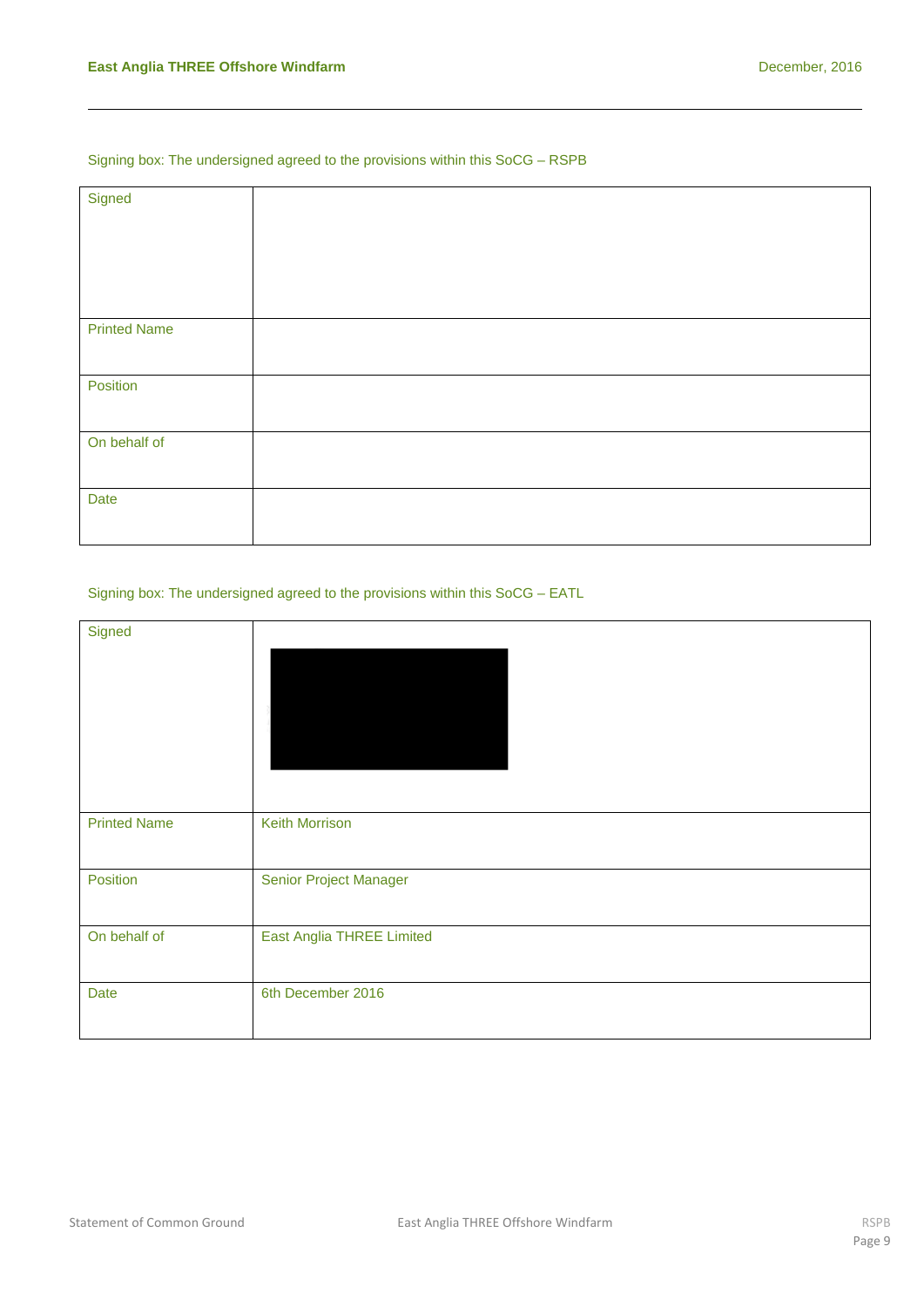# <span id="page-9-0"></span>**Appendix 1 Glossary**

| <b>DCO</b>   | Development Consent Order                 |
|--------------|-------------------------------------------|
| EATL         | East Anglia THREE Limited                 |
| EIA          | <b>Environmental Impact Assessment</b>    |
| ES           | <b>Environmental Statement</b>            |
| <b>OCoCP</b> | Outline Code of Construction Practice     |
| <b>OLEMS</b> | <b>Ecological Management Strategy</b>     |
| PVA          | <b>Population Viability Analysis</b>      |
| <b>RSPB</b>  | Royal Society for the Protection of Birds |
| SoCG         | <b>Statement of Common Ground</b>         |
| SPA          | Special Protection Area                   |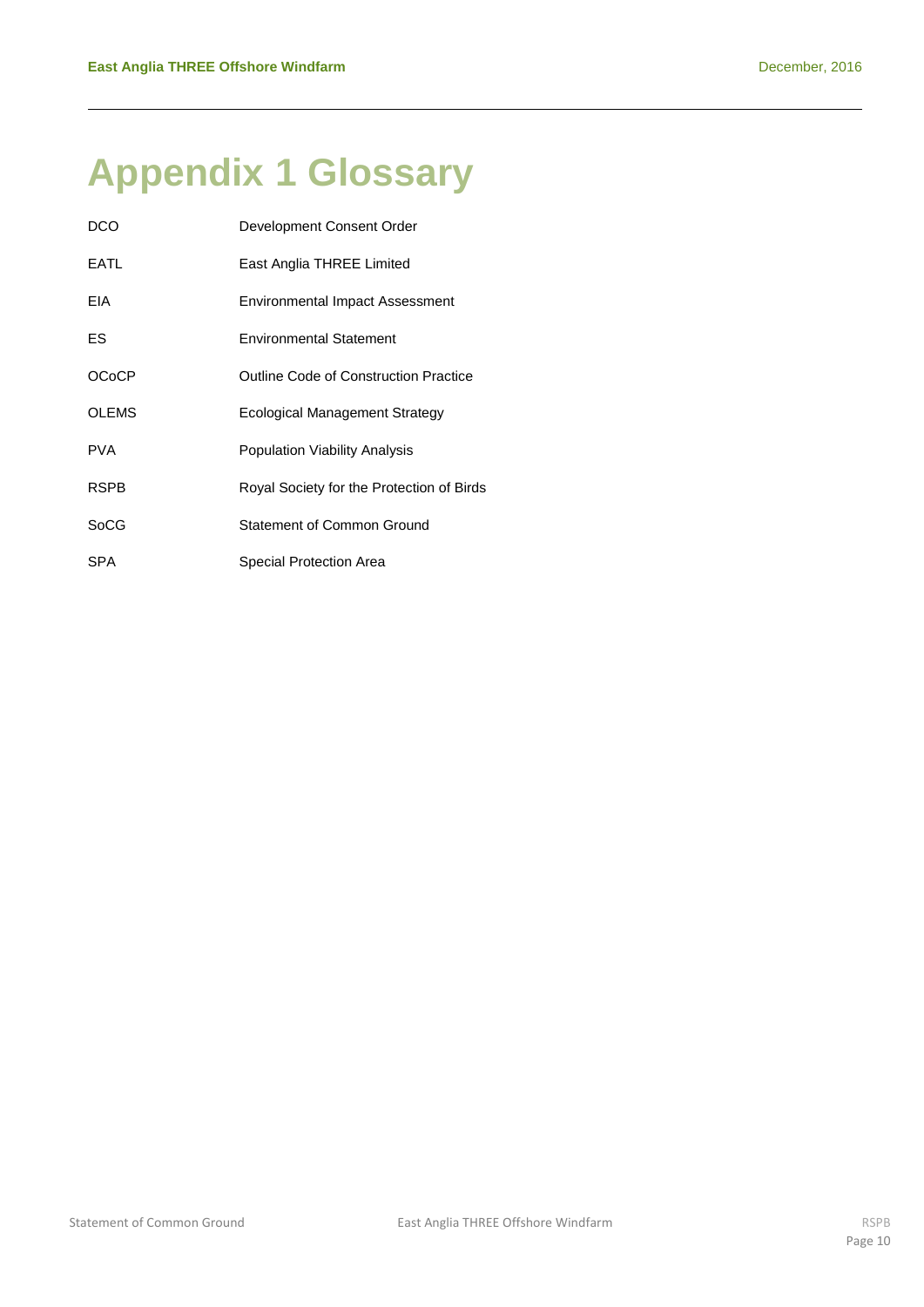# <span id="page-10-0"></span>**Appendix 2 RSPB S42 Responses**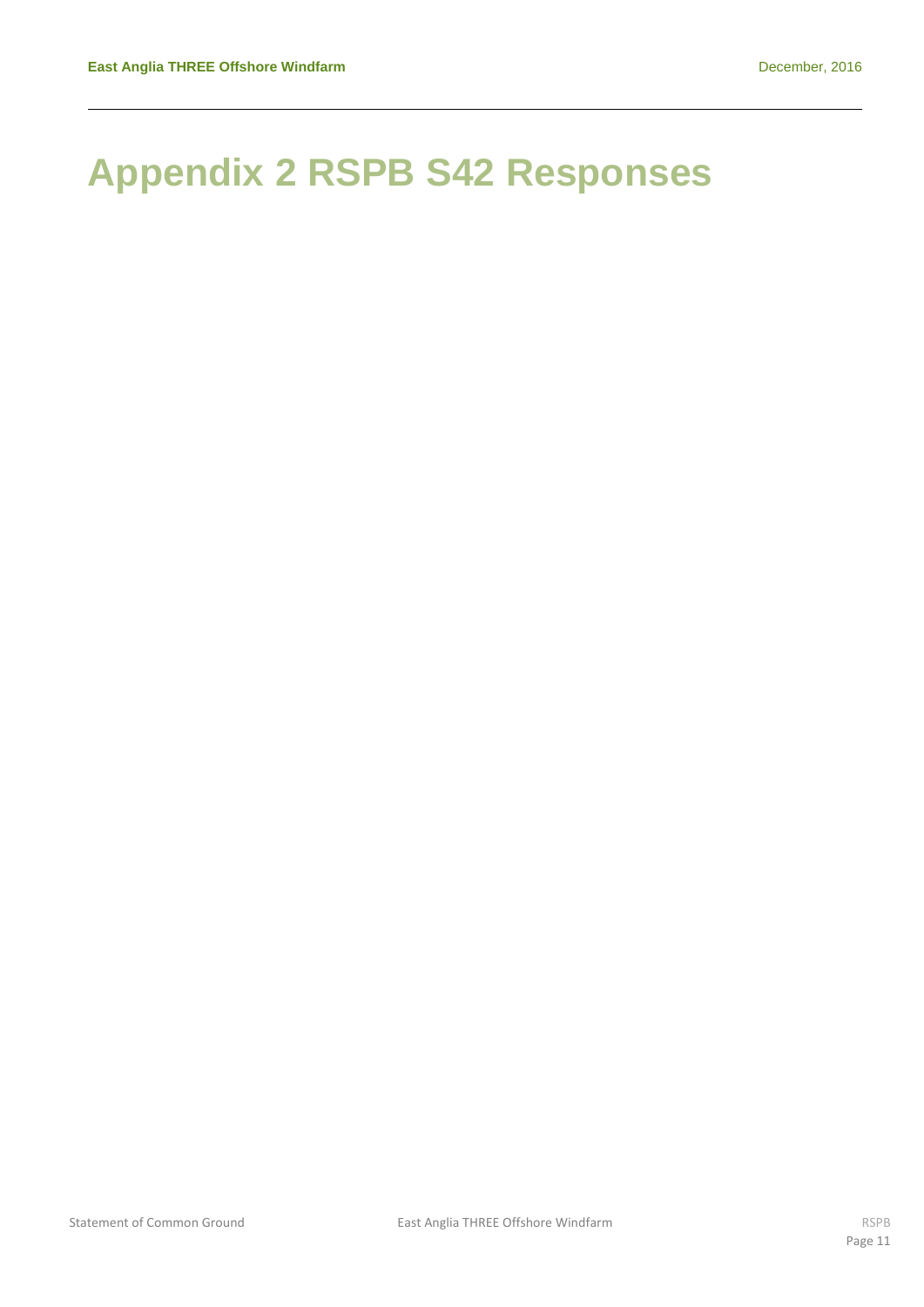

04 July 2014

By email only

Dear Sir/Madam

#### Re: East Anglia Three Preliminary Environmental Information Report July

Thank you for inviting the RSPB to comment on the Preliminary Environmental Information Report (the PEIR) for the East Anglia Three Offshore Wind farm. As you are aware, where the environmental impacts of a proposed scheme are likely to be unacceptable, we will object, but our preference is to work with<br>renewable energy developers to address and mitigate any impact. We are therefore are grateful for the renewable energy developers to address and mitigate any impact. We are therefore are grateful for the constructive pre-application discussions with East Anglia Offshore Wind Limited (EAOW), and will continue discussions with a view to resolving our concerns, and ensuring that robust evidence is submitted so that the potential environmental impacts can be properly understood and evaluated. reliminary Environmental Information Report July 2014<br>
the RSPB to comment on the Preliminary Environmental<br>
an Three Offshore Wind farm. As you are aware, where the<br>
are likely to be unacceptable, we will object, but our

#### The RSPB

The Royal Society for the Protection of Birds (the RSPB) is a registered charity that takes action for wild birds and the environment. We are the largest wildlife conservation organisation in Europe with a membership of over one million. The RSPB manages 212 nature reserves in the UK covering an area of 150, 742 hectares.

The principal objective of the RSPB is to save nature. The RSPB therefore attaches great importance to all international, EU and national law, policy and guidance that assist in the attainment of this objective, including those aimed at mitigating climate change.

#### The RSPB, Climate Change and Renewable Energy Generation

The RSPB supports deployment of renewable energy projects, providing that impacts on wildlife are avoided through appropriate siting and design. Renewable energy infrastructure can have a detrimental impact on wildlife in the UK if poorly located and/or designed, whether at sea or on land. impact on wildlife in the UK if poorly located and/or designed, whether at sea or on land. The main<br>potential impacts on birds include the risk of collision with turbine structures, disturbance/displacement, barriers to movement of e.g. migrating birds or disruption to functional links, for example between feeding and breeding areas, habitat change with associated changes in food availability, and the cumulative and in-combination effects of these impacts with those of other projects. The RSPB, dimate the RSPB to comment on the Preliminary Environmental information Report (the act Anglia Three Offshore Wind Garm. As you are aware, where the environmental imperator and the property of a property develop potential impacts on birds include the risk of collision with turbine structures, disturbance/displacement, barriers to movement of e.g. migrating birds or disruption to functional links, for example between feeding and br

We believe that Government has a duty to ensure renewable energy targets are met with minimal environmental impact. Our aim therefore is to ensure the delivery of the maximum capacity of renewable energy for the minimum impact on the natural environment.

UK Headquarters The Lodge **Sandy** Bedfordshire

 $SG19$   $2DI$ 

Tel 01767 680551 Fax 01767 692365 DX 47804 SANDY rspb.org.uk

The RSPB is part of BirdLife International a partnership of conservation organisations working to give nature a home around the world.

Patron: Her Majesty the Queen Chairman of Council: Professor Steve Ormerod, FIEEM President: Miranda Krestovnikoff Chief Executive: Dr Mike Clarke The Royal Society for the Protection of Birds 5RSPB6 is a registered charity\$ England and Wales no8 0 Scotland no8 SC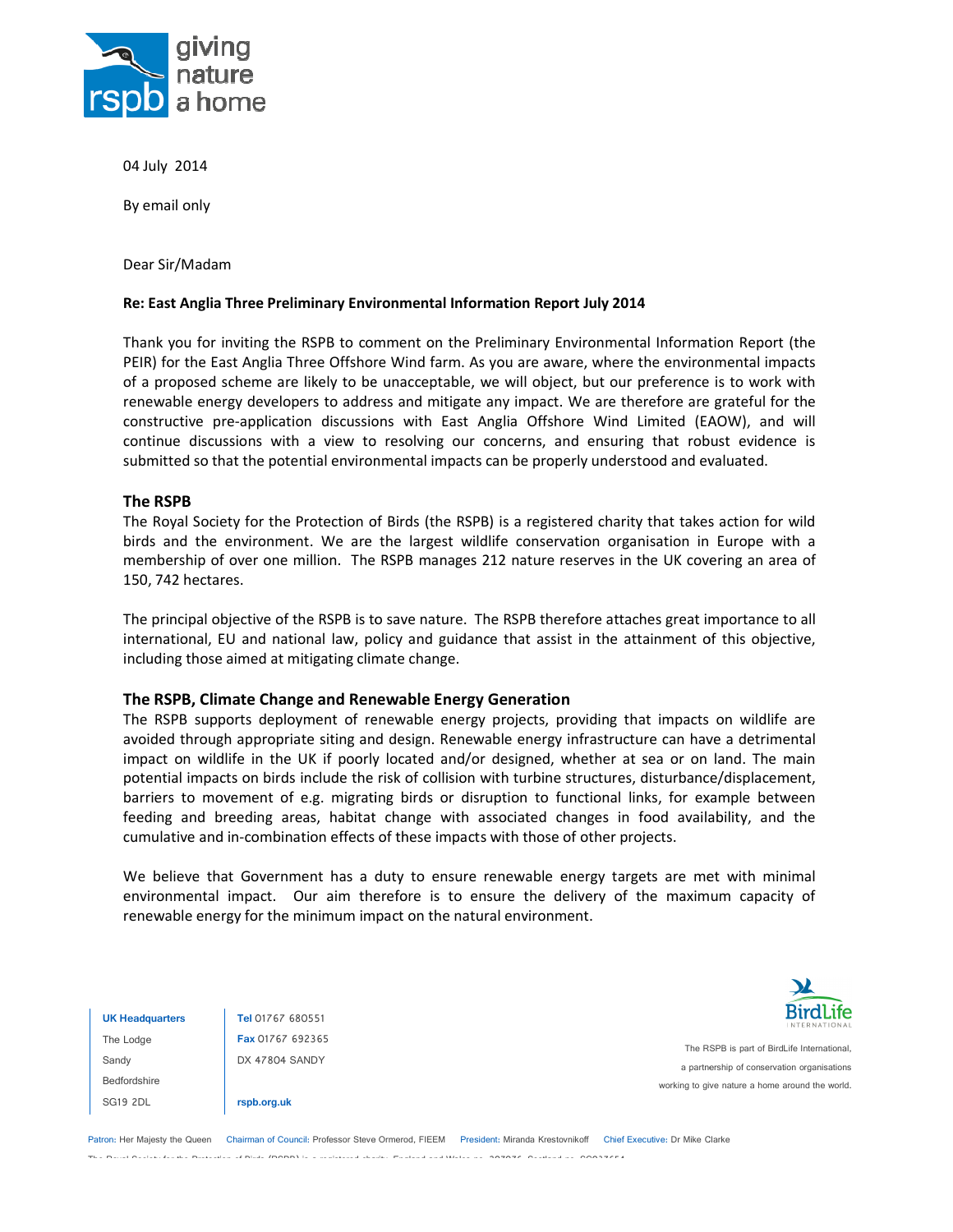#### Headline comments on the PEIR

Overall, we consider that the PEIR appears comprehensive, with the information presented logically and clearly. Due to recent staff changes at the RSPB we can only include here our key headline concerns and we will provide further comment and detail on the outstanding information when we are consulted on the final Environmental Statement (ES). We are aware that further work is being undertaken in terms of ongoing survey work and studies and would welcome the opportunity to comment on this further work if possible.

Our comments in relation to specific detail in the PEIR are set out in the attached appendix. These relate to the assessment of potential impacts on the wildlife interests and protected sites.

#### Key concerns

Key areas of concern which we would expect to be addressed within the ES are as follows:

- Impact significance. The RSPB are unable to agree at this stage that no impacts greater than minor significance will occur to ornithological interests as a result of offshore elements of the project. Our concerns relate principally to collision risk to lesser black backed gull, great black backed gull, gannet and kittiwake and displacement of razorbill and guillemot. We consider that collision risk to these species will need to be assessed against appropriate biogeographic populations and results presented for at least two Band Options (Option 3 alongside Option 1 and/or 2) at appropriate avoidance rates. Assessment of displacement will require presentation of a wider range of potential displacement and mortality figures. We also raise concerns about impacts of the onshore works on brent geese of the Deben Estuary SPA and the necessity for appropriate mitigation.
- Concerns on the collision risk model (CRM) for offshore assessments. We welcome the discussions on presenting the range of CRM options, but do not accept that the extended Band model - Option 3 gives the most realistic assessment of collision risk. The Band (2012) model in general lacks validation, and the increased sensitivity of Option 3 does not account for this. Overall, Option 3 may significantly understate mortality and we therefore disagree with the presentation of CRM outputs based solely on this Option.

The extended Band model may be more sophisticated than the basic model, but the input data remain basic and are subject to error, notably in respect of flight height estimation from boats, even by experienced field surveyors. The RSPB does not consider that this form of estimation forms a satisfactory basis for determining flight height distributions at the resolution required to allow for the extended version of the Band model to be used.

CRM requires an "avoidance rate" correction factor on the model outputs. This accounts for birds which take evasive action, and encompasses a range of factors influencing the CRM predictions. We welcome the avoidance rates presented, but disagree that the same rate should be used in all three models. 98% is recommended for the basic Band model (Options 1 and 2), but the same avoidance rate is not suitable for the extended model (Option 3), as the estimated proportion of birds at risk height is incorporated into the model in a different way. We would therefore recommend that the in the presentation of a range avoidance rates, 95% is also included. Marine Scotland Science's review of avoidance rates will report in 2014. It will have significant implications for the assessment of this scheme's impacts.

The Band (2012) model includes a component, Stage F, for incorporating error and uncertainty into the model outputs. In the absence of model validation, the RSPB would recommend that this stage is included in the presentation of collision predictions. This stage includes specific guidance for using the confidence limits presented with the generic height distributions required for Option 3, but the Applicant has not carried out this calculation.

We therefore consider that the Applicant should present outputs from all three Options at a range of avoidance rates within the ES (rather than solely in the Appendices). However, please note that whilst presentation of this range will make assessment clearer, it will not overcome all our concerns with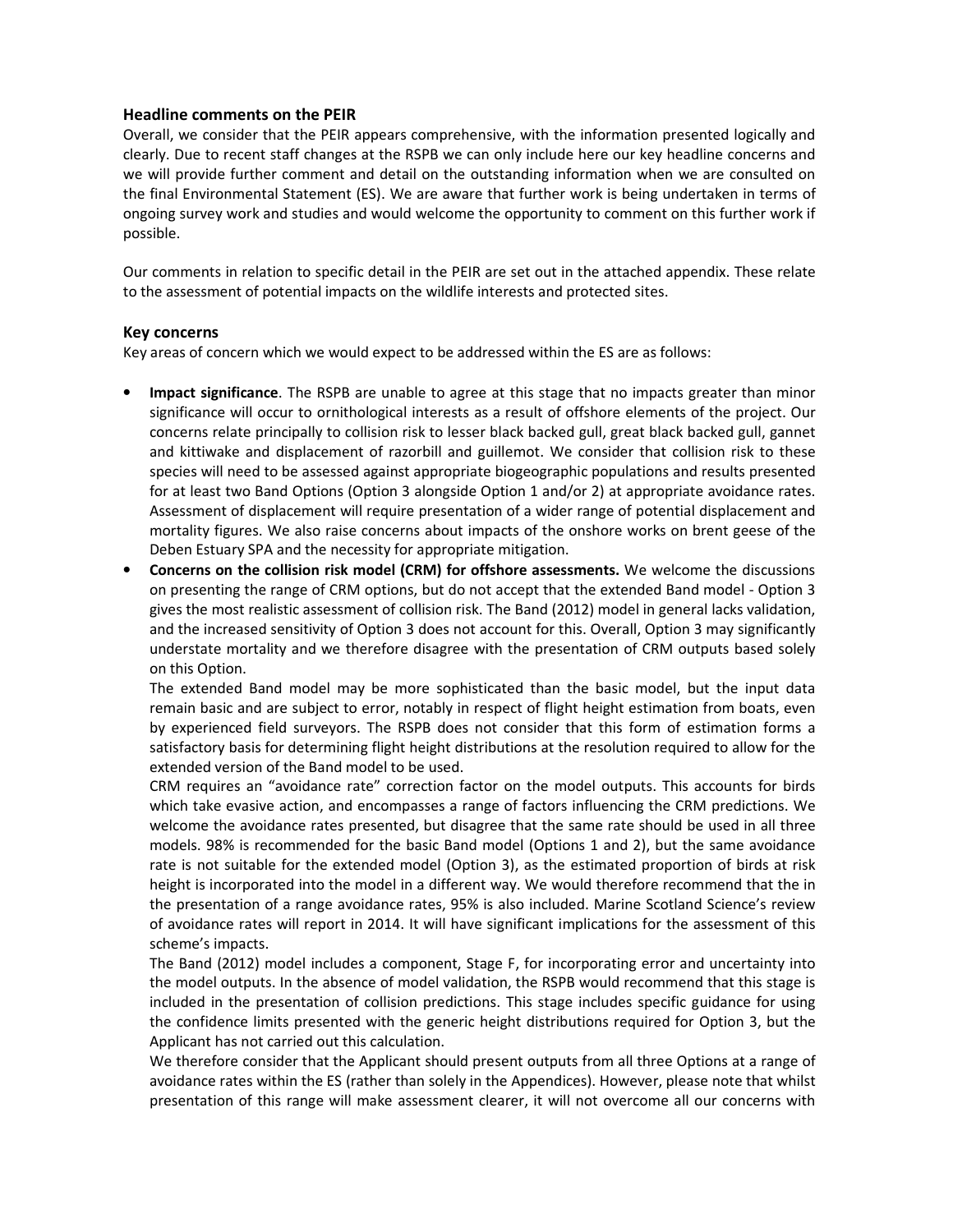the use of Option 3 as these concerns involve further aspects of Option 3 than avoidance rate, as set out above.

- Concerns with the use of Potential Biological Removal (PBR). We do not accept that PBR is appropriate to assess additional mortality effects on a population through collision or displacement, especially not for SPA interest features. PBR is designed to identify additional mortality caused by a project that would almost certainly result in a population decline to extinction or, at best, to low levels. The RSPB contends that the most robust method in the context of this proposal, and other similar schemes, is Population Viability Analysis (PVA). PVA enables comparison of the change in population size with and without the project, after several years (for example the 25 year licensing period for a wind farm), thereby presenting an indication of the magnitude of change attributable to the proposal. PVA requires estimates of starting population size and demographic rates and an estimate of additional mortality such as that predicted to arise from collision.
- Habitats Regulation Assessment (HRA). We note that apportioning of offshore impacts (collision risk and displacement) both alone and in-combination with other projects has not yet been carried out and that this will need to be addressed to ensure compliance with the Habitat Regulations requirements, particularly considering the proximity to the Outer Thames Estuary Special Protection Area (SPA) and that the connecting cable passes through the Deben Estuary SPA. As you are aware the HRA has to be a separate document focusing purely on the designated sites and their species.

The Habitat Regulations for this development are the Conservation of Habitats and Species Regulations 2010 (as amended) and Offshore Marine Conservation (Natural Habitats, &c) Regulations 2007 (as amended) in respect of the European Sites/European Offshore Marine Sites and, as a matter of Government policy, Ramsar sites. In basic terms, these Regulations require that the nature and scale of potential impacts on those sites be thoroughly assessed. If it is not possible to ascertain that the development will not have an adverse effect on the integrity of one or more of these protected sites, then the application must be subject to the derogation tests set out in the regulations i.e. no alternative solutions, imperative reasons of overriding public interest, and compensatory measures which must be secured to protect the overall coherence of the Natura 2000 network.

We trust our comments are of use, and look forward to continuing to engage constructively with EAOW. The RSPB reserves the right to add to and/or amend its position in light of any new information and/or analysis submitted by the Applicant, or upon the publication of the Marine Scotland Science report.

Please do not hesitate to contact me should you require any clarification or further information.

Yours faithfully



**Jacqui Miller Conservation Officer RSPB Eastern England**  Email: jacqui.miller@rspb.org.uk Direct dial: 01603 697582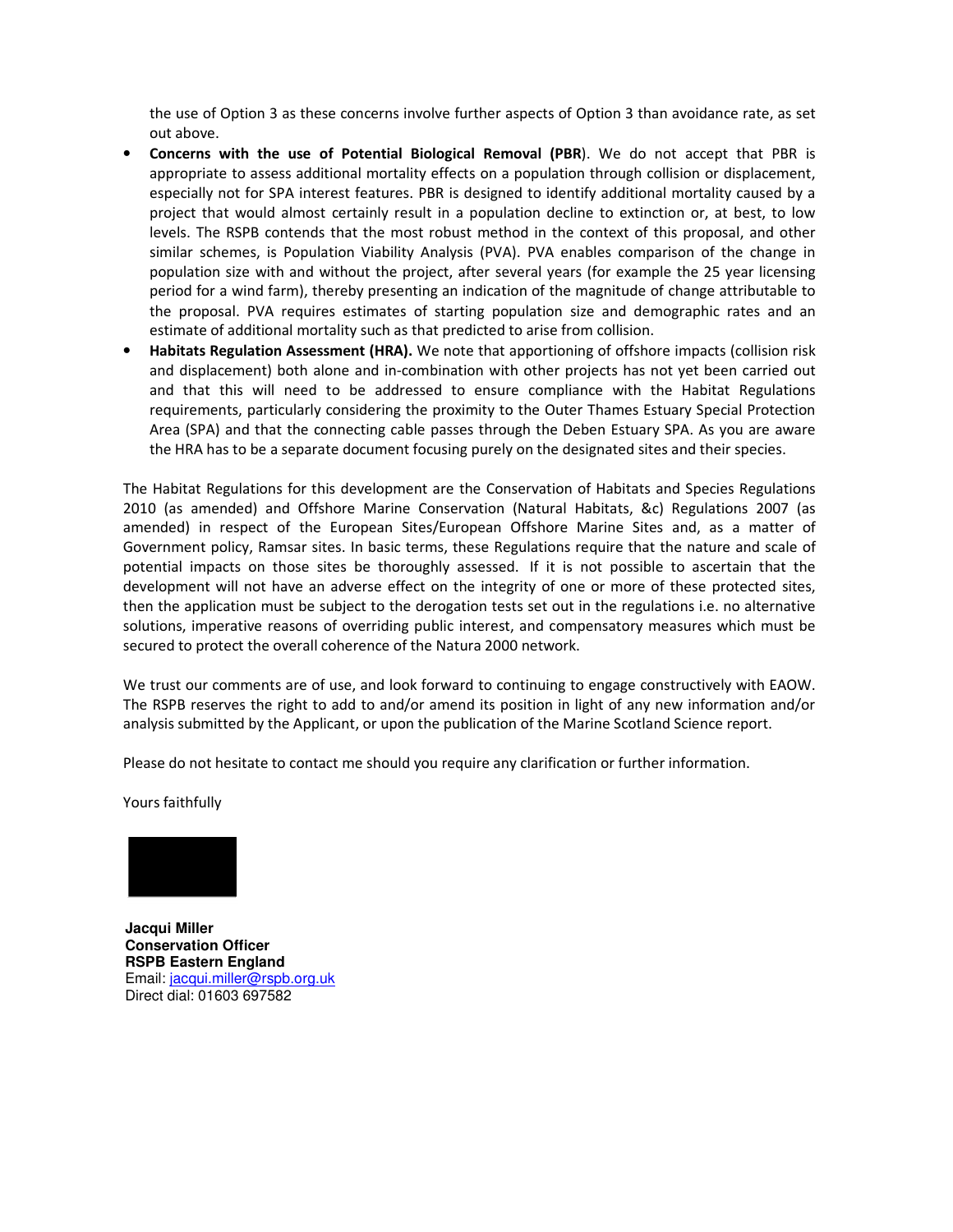### Appendix East Anglia THREE Preliminary Environmental Information Report July 2014 Detailed comments from the RSPB

| <b>Point</b>          | <b>RSPB comment</b>                                                                                                                                                                                                                                                                                                                                                                                                                                                                                                                                                                                                                                                                                                                                                                                                                                                                                                                                                                                        |  |  |
|-----------------------|------------------------------------------------------------------------------------------------------------------------------------------------------------------------------------------------------------------------------------------------------------------------------------------------------------------------------------------------------------------------------------------------------------------------------------------------------------------------------------------------------------------------------------------------------------------------------------------------------------------------------------------------------------------------------------------------------------------------------------------------------------------------------------------------------------------------------------------------------------------------------------------------------------------------------------------------------------------------------------------------------------|--|--|
| General points        |                                                                                                                                                                                                                                                                                                                                                                                                                                                                                                                                                                                                                                                                                                                                                                                                                                                                                                                                                                                                            |  |  |
| $\mathbf{1}$          | As discussed at previous Evidence Plan Meetings, the Magnitude of Effects Tables require some<br>refinement. We would be pleased to discuss this further through the Evidence Plan Process.                                                                                                                                                                                                                                                                                                                                                                                                                                                                                                                                                                                                                                                                                                                                                                                                                |  |  |
|                       |                                                                                                                                                                                                                                                                                                                                                                                                                                                                                                                                                                                                                                                                                                                                                                                                                                                                                                                                                                                                            |  |  |
|                       | Offshore Ornithology (Chapter 13)                                                                                                                                                                                                                                                                                                                                                                                                                                                                                                                                                                                                                                                                                                                                                                                                                                                                                                                                                                          |  |  |
|                       | General comments                                                                                                                                                                                                                                                                                                                                                                                                                                                                                                                                                                                                                                                                                                                                                                                                                                                                                                                                                                                           |  |  |
| $\overline{2}$        | The RSPB are unable to agree that no impacts greater than minor significance will occur to<br>ornithological interests as a result of offshore elements of the project. Our concerns relate<br>principally to collision risk to lesser black backed gull, great black backed gull, gannet and<br>kittiwake and displacement of razorbill and guillemot. We consider that collision risk to these<br>species will need to be assessed against appropriate biogeographic populations and results<br>presented for at least two Band Options (Option 3 alongside Option 1 and/or 2) at appropriate<br>avoidance rates. Assessment of displacement will require presentation of a wider range of<br>potential displacement and mortality figures. We also raise concerns about impacts of the<br>onshore works on brent geese of the Deben Estuary SPA and the necessity for appropriate<br>mitigation.                                                                                                        |  |  |
| 3                     | The RSPB consider that the derivation of all biogeographic population estimates referred to in the<br>PEIR should be explained and justified in full, and sources of data quoted.                                                                                                                                                                                                                                                                                                                                                                                                                                                                                                                                                                                                                                                                                                                                                                                                                          |  |  |
| 4                     | As stated in our accompanying letter, we do not accept that PBR is appropriate to assess<br>additional mortality effects on a population through collision or displacement, especially not for<br>SPA interest features. PBR is designed to identify additional mortality caused by a project that<br>would almost certainly result in a population decline to extinction or, at best, to low levels. The<br>RSPB contends that the most robust method in the context of this proposal, and other similar<br>schemes, is Population Viability Analysis (PVA). PVA enables comparison of the change in<br>population size with and without the project, after several years (for example the 25 year<br>licensing period for a wind farm), thereby presenting an indication of the magnitude of change<br>attributable to the proposal. PVA requires estimates of starting population size and demographic<br>rates and an estimate of additional mortality such as that predicted to arise from collision. |  |  |
| 5                     | Where a species is to be screened out from further assessment (for example, puffin and red-<br>throated diver from displacement impacts), we consider that evidence to support this decision<br>should be presented.                                                                                                                                                                                                                                                                                                                                                                                                                                                                                                                                                                                                                                                                                                                                                                                       |  |  |
| 6                     | We note that, for the purposes of HRA, the apportioning of impacts to individual SPAs will be<br>required. We also note that in-combination assessments of offshore ornithology impacts have not<br>been completed at this stage. We would be pleased to discuss both these areas further.                                                                                                                                                                                                                                                                                                                                                                                                                                                                                                                                                                                                                                                                                                                 |  |  |
| $\overline{7}$        | Benacre-Easton Bavents SPA (designated for breeding little tern and marsh harrier, and breeding<br>and wintering bittern) has been omitted from Table 13.10. This should be included for<br>completeness.                                                                                                                                                                                                                                                                                                                                                                                                                                                                                                                                                                                                                                                                                                                                                                                                  |  |  |
| <b>Collision Risk</b> |                                                                                                                                                                                                                                                                                                                                                                                                                                                                                                                                                                                                                                                                                                                                                                                                                                                                                                                                                                                                            |  |  |
| 8                     | The RSPB do not accept that the extended Band model - Option 3 gives the most realistic<br>assessment of collision risk. The Band (2012) model in general lacks validation, and the increased<br>sensitivity of Option 3 does not account for this. Overall, Option 3 may significantly understate<br>mortality and we therefore disagree with the presentation of CRM outputs based solely on this<br>Option.                                                                                                                                                                                                                                                                                                                                                                                                                                                                                                                                                                                             |  |  |
|                       | The extended Band model may be more sophisticated than the basic model, but the input data                                                                                                                                                                                                                                                                                                                                                                                                                                                                                                                                                                                                                                                                                                                                                                                                                                                                                                                 |  |  |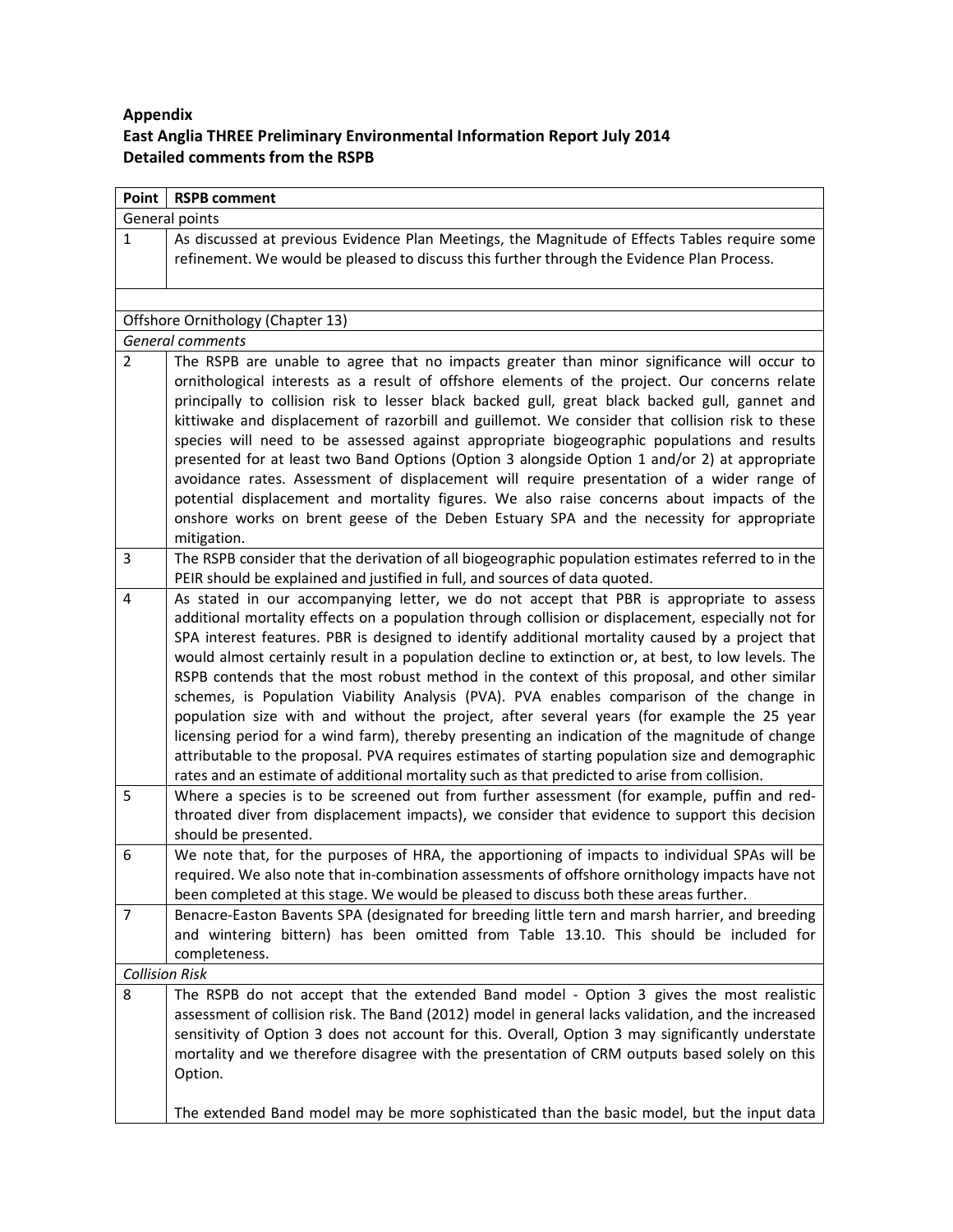| Point | <b>RSPB comment</b>                                                                                                                                                                                                                                                                                                                                                                                                                                                                                                                                                                                                                                                                                                                                                                                                                                                |
|-------|--------------------------------------------------------------------------------------------------------------------------------------------------------------------------------------------------------------------------------------------------------------------------------------------------------------------------------------------------------------------------------------------------------------------------------------------------------------------------------------------------------------------------------------------------------------------------------------------------------------------------------------------------------------------------------------------------------------------------------------------------------------------------------------------------------------------------------------------------------------------|
|       | remain basic and are subject to error, notably in respect of flight height estimation from boats,<br>even by experienced field surveyors. The RSPB does not consider that this form of estimation<br>forms a satisfactory basis for determining flight height distributions at the resolution required to<br>allow for the extended version of the Band model to be used.                                                                                                                                                                                                                                                                                                                                                                                                                                                                                          |
|       | CRM requires an "avoidance rate" correction factor on the model outputs. This accounts for birds<br>which take evasive action, and encompasses a range of factors influencing the CRM predictions.<br>We welcome the avoidance rates presented, but disagree that the same rate should be used in all<br>three models. 98% is recommended for the basic Band model (Options 1 and 2), but the same<br>avoidance rate is not suitable for the extended model (Option 3), as the estimated proportion of<br>birds at risk height is incorporated into the model in a different way. We would therefore<br>recommend that the in the presentation of a range avoidance rates, 95% is also included. Marine<br>Scotland Science's review of avoidance rates will report in 2014. It will have significant<br>implications for the assessment of this scheme's impacts. |
|       | The Band (2012) model includes a component, Stage F, for incorporating error and uncertainty<br>into the model outputs. In the absence of model validation, the RSPB would recommend that this<br>stage is included in the presentation of collision predictions. This stage includes specific guidance<br>for using the confidence limits presented with the generic height distributions required for Option<br>3, but the Applicant has not carried out this calculation.                                                                                                                                                                                                                                                                                                                                                                                       |
|       | We therefore consider that the Applicant should present outputs from all three Options at a<br>range of avoidance rates within the ES (rather than solely in the Appendices). However, please<br>note that whilst presentation of this range will make assessment clearer, it will not overcome all<br>our concerns with the use of Option 3 as these concerns involve further aspects of Option 3 than<br>avoidance rate, as set out above.                                                                                                                                                                                                                                                                                                                                                                                                                       |
| 9     | As raised through previous projects, the RSPB disagree with the use of a 99% avoidance rate for<br>breeding gannet, as it does not account for seasonal behavioural differences and constraints on<br>breeding birds. We consider that the provision of peer reviewed evidence would be necessary<br>before any change to the standard 98% avoidance rate can be supported for gannets.                                                                                                                                                                                                                                                                                                                                                                                                                                                                            |
| 10    | Para. 152 states that East Anglia Three is outside the maximum and mean maximum foraging<br>range for great black-backed gull during the breeding season. We request that details are<br>presented to support this statement as we were unable to find figures for this species in the<br>reference provided.                                                                                                                                                                                                                                                                                                                                                                                                                                                                                                                                                      |
| 11    | We welcome the commitment in para. 158 to carry out additional modelling for migrant non-<br>seabirds. However, the Appendix containing details of species to be covered appears to be<br>missing from the PEIR documentation. We would welcome the opportunity to comment on this<br>through the Evidence Plan process.                                                                                                                                                                                                                                                                                                                                                                                                                                                                                                                                           |
| 12    | The RSPB note the high number of migrant seabirds predicted to pass through the East Anglia<br>Three site, and in particular the figure of 23, 239 common terns. We would welcome the<br>opportunity for further discussion of these figures and the modelling approach used.                                                                                                                                                                                                                                                                                                                                                                                                                                                                                                                                                                                      |
|       | Displacement                                                                                                                                                                                                                                                                                                                                                                                                                                                                                                                                                                                                                                                                                                                                                                                                                                                       |
| 13    | The RSPB supports the inclusion of matrices presenting the full range of possible displacement<br>and mortality rates for guillemot and razorbill. However, the RSPB are concerned that the figures<br>emphasised within the assessment are restricted to displacement of 20 to 40% and mortality of<br>1%. As there are few robust studies of displacement, results differ, and we do not know the<br>consequences for mortality or population trajectories, it is appropriate to consider a range of<br>putative displacement and mortality rates. The RSPB therefore consider that displacement of up<br>to 70% and mortality of up to 10% represents an appropriate level of precaution.                                                                                                                                                                       |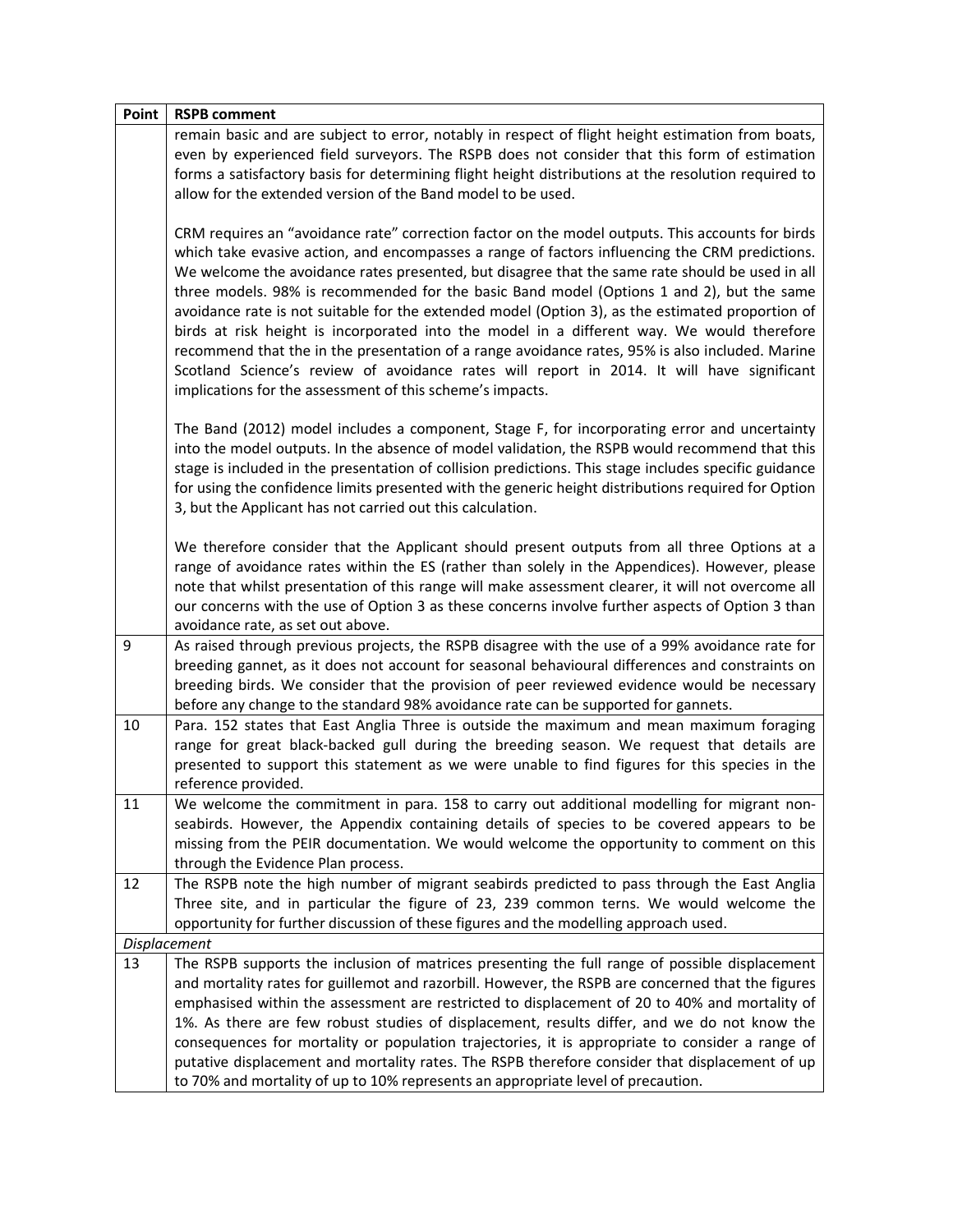| Point | <b>RSPB comment</b>                                                                                                                                                                                                                                                                                                                                                                                                                                                                                                                                                                                                                                                                  |
|-------|--------------------------------------------------------------------------------------------------------------------------------------------------------------------------------------------------------------------------------------------------------------------------------------------------------------------------------------------------------------------------------------------------------------------------------------------------------------------------------------------------------------------------------------------------------------------------------------------------------------------------------------------------------------------------------------|
| 14    | We note that in-combination assessment of displacement on species of the Outer Thames Estuary<br>SPA (including potential additions) should be considered, and that this assessment should account<br>for vessel movements associated with the proposed development of Sizewell C Nuclear Power                                                                                                                                                                                                                                                                                                                                                                                      |
|       | Station.                                                                                                                                                                                                                                                                                                                                                                                                                                                                                                                                                                                                                                                                             |
| 15    | As noted above (Point. 5) the RSPB consider that any decision to screen species out from further<br>assessment should be justified. In particular we would like to see further evidence relating to the<br>screening out of displacement impacts on red throated divers and puffin.                                                                                                                                                                                                                                                                                                                                                                                                  |
| 16    | The RSPB note the statement in para. 212 that where wintering season abundance data were not<br>available for the assessment of cumulative displacement impacts, the annual figure was halved to<br>generate a figure for this assessment. The RSPB have concerns regarding the likely accuracy of<br>this approach and would expect to see further evidence presented in the final ES.                                                                                                                                                                                                                                                                                              |
|       |                                                                                                                                                                                                                                                                                                                                                                                                                                                                                                                                                                                                                                                                                      |
|       | Onshore Ornithology (Chapter 24)                                                                                                                                                                                                                                                                                                                                                                                                                                                                                                                                                                                                                                                     |
| 17    | We note that Fig. 1, Appendix 24.2 indicates that a significant proportion of the Deben Estuary<br>SPA population of dark-bellied brent geese were present within and around the proposed<br>construction area during the winter of 2013-14. We are therefore concerned that impacts<br>resulting from temporary habitat loss and disturbance/displacement may occur during the<br>construction period.                                                                                                                                                                                                                                                                              |
|       | We note that section 24.6.1 of Ch. 24 concludes that impacts of both temporary habitat loss and<br>disturbance/displacement of brent geese are considered minor and not significant for both<br>scenarios presented for this project alone, and that impacts in-combination with other projects<br>are considered to produce a minor impact of negligible magnitude. However, based on the data<br>provided in Appendix 24.2, we consider that robust mitigation will be required in order to avoid<br>significant impacts.                                                                                                                                                          |
| 18    | The RSPB support the proposal not to carry out construction works during the winter months in<br>order to avoid disturbance to wintering interest features of the Deben Estuary SPA. Due to the<br>potential for large numbers of foraging brent geese to utilise the area between Bawdsey and<br>Ramsholt, we also welcome the proposal to investigate the potential to provide a goose refuge<br>area.                                                                                                                                                                                                                                                                             |
| 19    | In order to aid understanding and assessment of construction impacts resulting from this project<br>in-combination with the construction of East Anglia One and East Anglia Four, we recommend<br>that an indicative timeline and maps showing the possible construction scenarios be provided. To<br>aid understanding of the level of disturbance we recommend including details such as, but not<br>limited to, noise, vehicle passes and artificial lighting.                                                                                                                                                                                                                    |
| 20    | The RSPB welcome the consideration of black-tailed godwit as a 'key non-breeding bird', but<br>recommend that the distribution of this species within the estuary should be given explicit<br>treatment in para. 62 due to its likely addition as an interest feature to the Deben Estuary SPA.                                                                                                                                                                                                                                                                                                                                                                                      |
| 21    | We note that under Scenario 2 an area of reedbed which has previously provided nesting habitat<br>for a pair of marsh harriers could be lost for one to two breeding seasons (para. 80). The RSPB<br>recommend that compensation for habitat lost should be considered in order to ensure no net<br>loss of nesting habitat. This could take the form of ditch enhancements in agricultural areas,<br>which should include; planting of common reed in the ditch, the establishment of a buffer zone<br>alongside the ditch where natural regeneration of vegetation will be allowed, and deepening of<br>the ditch where necessary to allow it to retain water throughout the year. |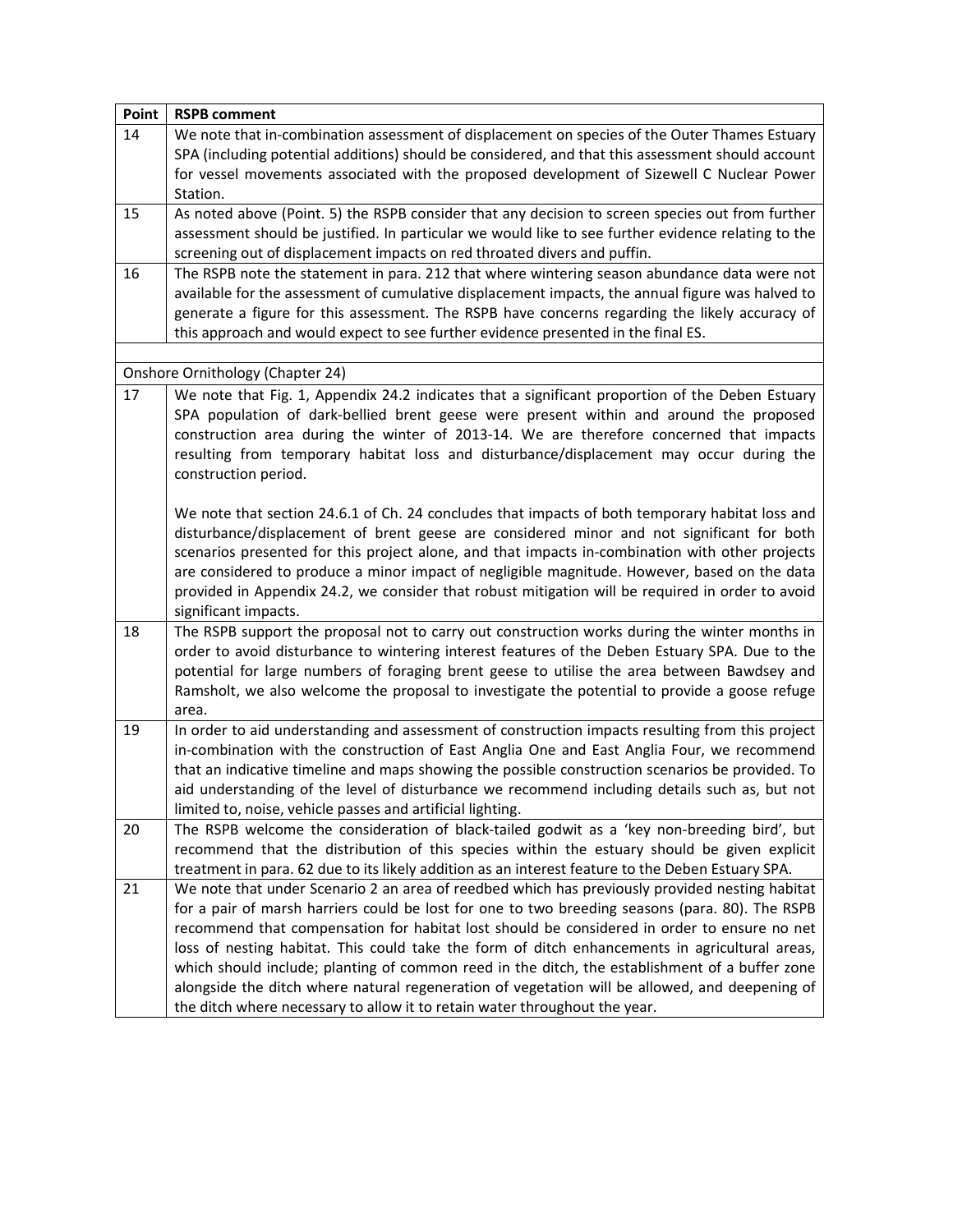

Mr K Morrison East Anglia THREE Limited

By email only

 $22<sup>nd</sup>$  July 2015

Dear Mr Morrison

### **Re: Section 42 of the Planning Act 2008, Further Consultation on the East Anglia THREE Offshore Windfarm Project**

Thank you for inviting us to take part in the Phase III consultation for the above project. Please find below our comments on the Phase III Report. These relate to the changes resulting from the proposed phasing of the project and their effect on the assessment of impact on both offshore and onshore ornithology.

### Offshore ornithology

Table 3.1 indicates that phasing requires more vessel movements for construction; this would be likely to result in a longer period of piling activities (noise) and would result in a longer duration overall for disturbance effects during construction. It is concluded that these represent limited changes compared to the scale of the project and that these changes are not therefore likely to change impact levels significantly, however, we consider that justification for these conclusions should be provided. This should be supported by quantification of the magnitude of such changes (e.g. duration, timing and number of vessels).

We also consider that in-combination assessments of disturbance to offshore ornithology should be revisited to reflect changes in timing or duration and subsequent crossover with other projects.

### Onshore Ornithology

Paragraph 19 indicates that the phased approach would result in a doubling of the time required for onshore construction (to two periods of 13 months each). As above, it is concluded that these represent limited changes compared to the scale of the project and that these changes are not therefore likely to change impact levels significantly. Given the potential for disturbance to brent geese of the Deben Estuary SPA, we consider that further assessment will be necessary, alongside provision of further details, including the timing and duration of these activities and any potential mitigation. We also note that the haul road will be left in place between the two works phases. Again, we would like to see further details regarding this, such as precise locations, and if necessary, mitigation options for any loss of brent goose foraging habitat.

 **Eastern England Regional Office** Stalham House 65 Thorpe Road Norwich Norfolk NR1 1UD

**Tel** 01603 660066 **Fax** 01603 660088

**rspb.org.uk**



 **Patron**: Her Majesty the Queen **Chairman of Council**: Professor Steve Ormerod, FIEEM **Chief Executive**: Dr Mike Clarke **Regional Director**: Dr James Robinson The Royal Society for the Protection of Birds (RSPB) is a registered charity: England and Wales no. 207076, Scotland no. SC037654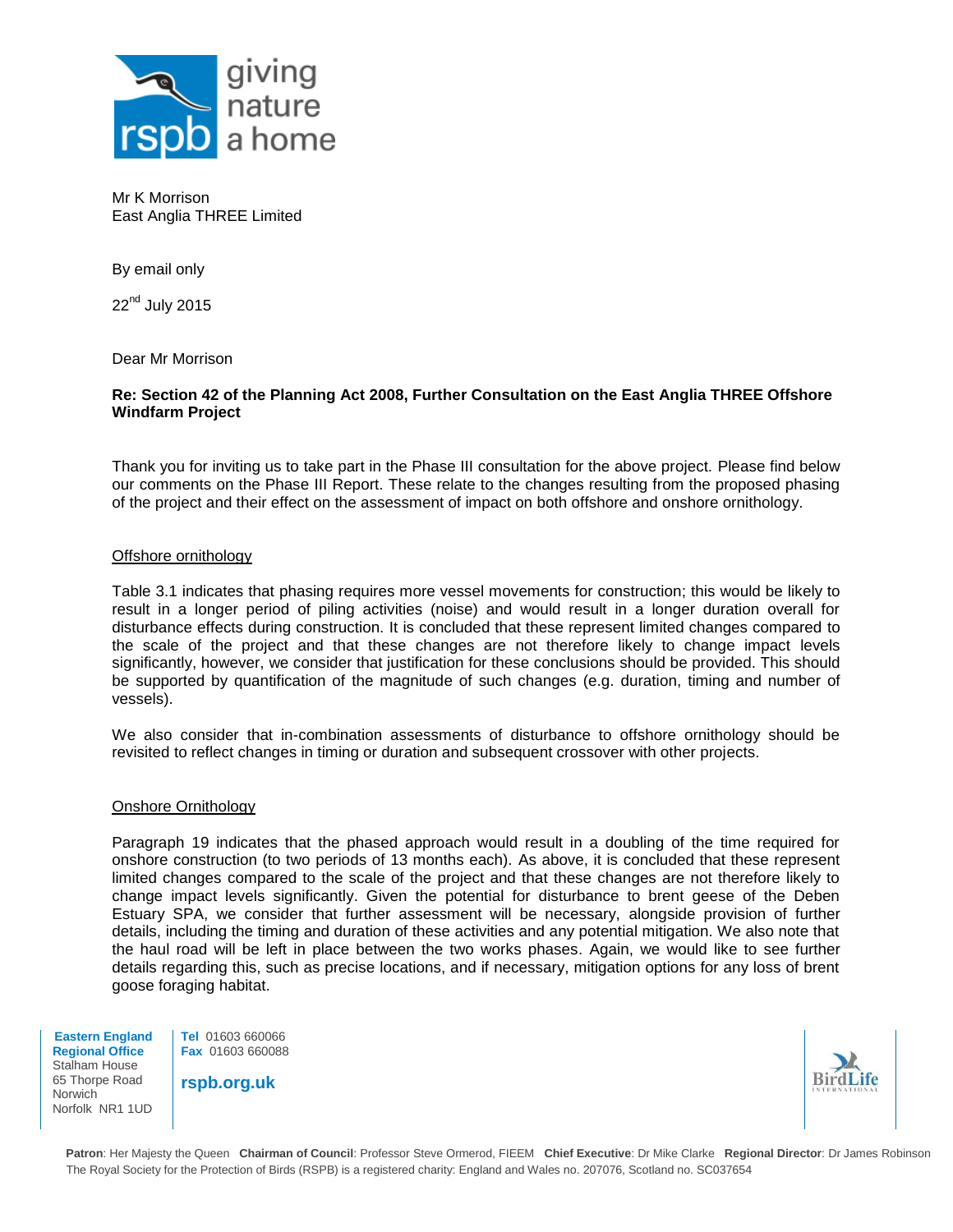We trust that these comments are helpful. If you have any queries about the comments above, please do not hesitate to contact me.

Yours sincerely



**Jacqui Miller Conservation Officer RSPB Eastern England**  Email: [jacqui.miller@rspb.org.uk](mailto:jacqui.miller@rspb.org.uk)  Direct dial: 01603 697582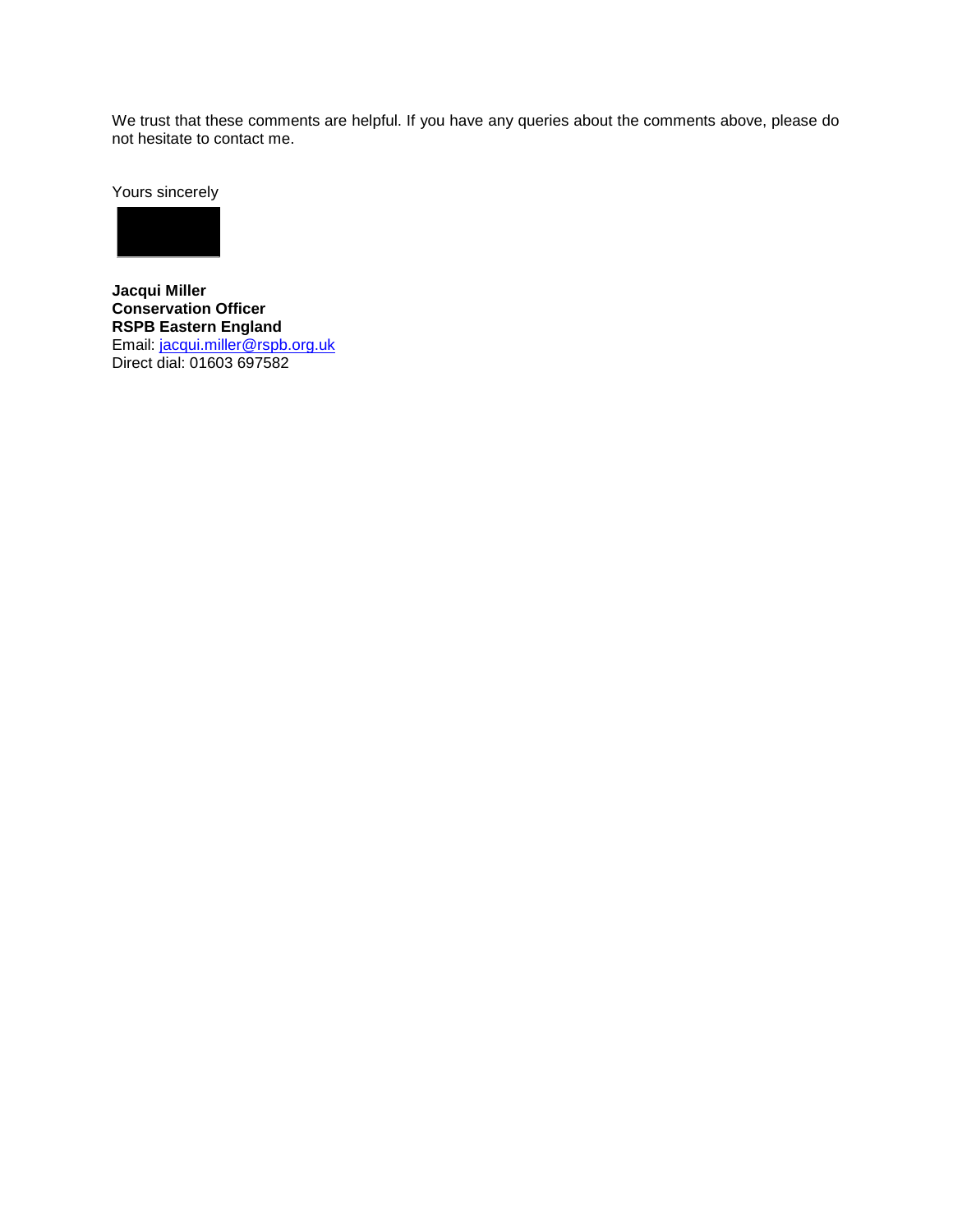# <span id="page-19-1"></span><span id="page-19-0"></span>**Appendix 3 EATL Relevant Representation reply letter**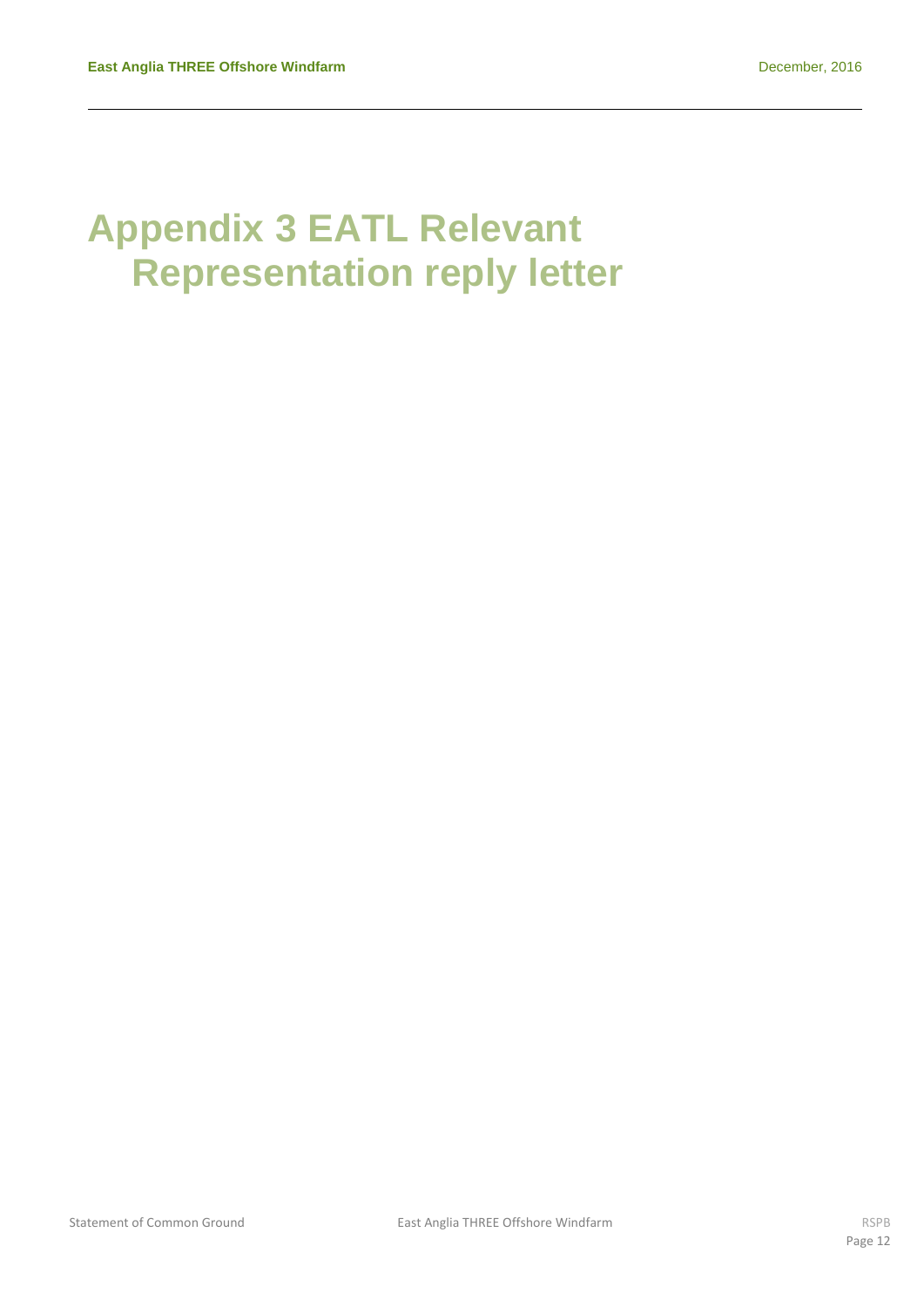

Jacqui Miller Royal Society for the Protection of Birds Stalham House 65 Thorpe Road **Norwich** Norfolk NR1 1UD

FREEPOST RSTC-EJEY-RKRX 1 Atlantic Quay, 45 Robertson Street, 4th Floor, Glasgow, G2 8JB

2016-06-01

Dear Jacqui,

**Planning Act 2008**

**East Anglia THREE Limited**

**The Proposed East Anglia THREE Offshore Wind Farm Order**

#### **Relevant Representation reply letter (Appendix to the SoCG between EATL and the RSPB)**

East Anglia THREE Limited (EATL) would like to thank you for taking the time to provide a relevant representation to the development consent order application made by EATL for the East Anglia THREE offshore wind farm.

In this letter we provide a reply to all the comments you have made in your relevant representation. In order to do this in a clear and transparent manor this is in the form of a tabulated response.

This letter will form an Appendix to the final Statement of Common Ground (SoCG) between EATL and the RSPB.

| <b>Relevant Representation Comment</b>                                                                                                                                                                                                                                                                                                                                                                                                                                                                                                                                                                                         | <b>EATLs response</b>                                                                                                                                                                                                                                                                                                                                                                                                             |
|--------------------------------------------------------------------------------------------------------------------------------------------------------------------------------------------------------------------------------------------------------------------------------------------------------------------------------------------------------------------------------------------------------------------------------------------------------------------------------------------------------------------------------------------------------------------------------------------------------------------------------|-----------------------------------------------------------------------------------------------------------------------------------------------------------------------------------------------------------------------------------------------------------------------------------------------------------------------------------------------------------------------------------------------------------------------------------|
| The RSPB supports the deployment of renewable energy<br>projects, providing that they are sited and designed to<br>avoid adverse impacts on wildlife. The RSPB is grateful<br>for the constructive pre-application discussions that have<br>taken place with East Anglia THREE Limited (EATL) in<br>respect of the East Anglia THREE offshore wind farm<br>proposal, particularly through the Evidence Plan process.<br>Although progress was made during this process, some<br>of the RSPB's concerns have not been fully resolved.<br>principally relating to in-combination collision mortality to<br>gannet and kittiwake. | EATL has welcomed the constructive input of the RSPB<br>throughout the Evidence Plan process and will continue<br>to work with the RSPB to try and resolve all remaining<br>areas of disagreement.                                                                                                                                                                                                                                |
| The RSPB's principle concerns are with collision mortality<br>to gannets of the Flamborough and Filey Coast<br>pSPA/Flamborough Head-Bempton Cliffs SPA (FFC<br>pSPA/FHBC SPA) from the East Anglia THREE proposal<br>in-combination with other plans and projects, primarily<br>with Hornsea offshore wind farm Projects 1 and 2 <sup>1</sup> . At<br>present the RSPB does not have confidence that                                                                                                                                                                                                                          | EATL acknowledge the constructive comments and<br>calculations received from the RSPB with regards to the<br>reductions in predicted collision mortality which would<br>result from elevating the turbine hub height and thereby<br>reducing the proportion of bird flights at potential collision<br>height (RSPB Relevant Representation 22 <sup>nd</sup> April 2016).<br>EATL also welcomes the RSPB's willingness to continue |
|                                                                                                                                                                                                                                                                                                                                                                                                                                                                                                                                                                                                                                |                                                                                                                                                                                                                                                                                                                                                                                                                                   |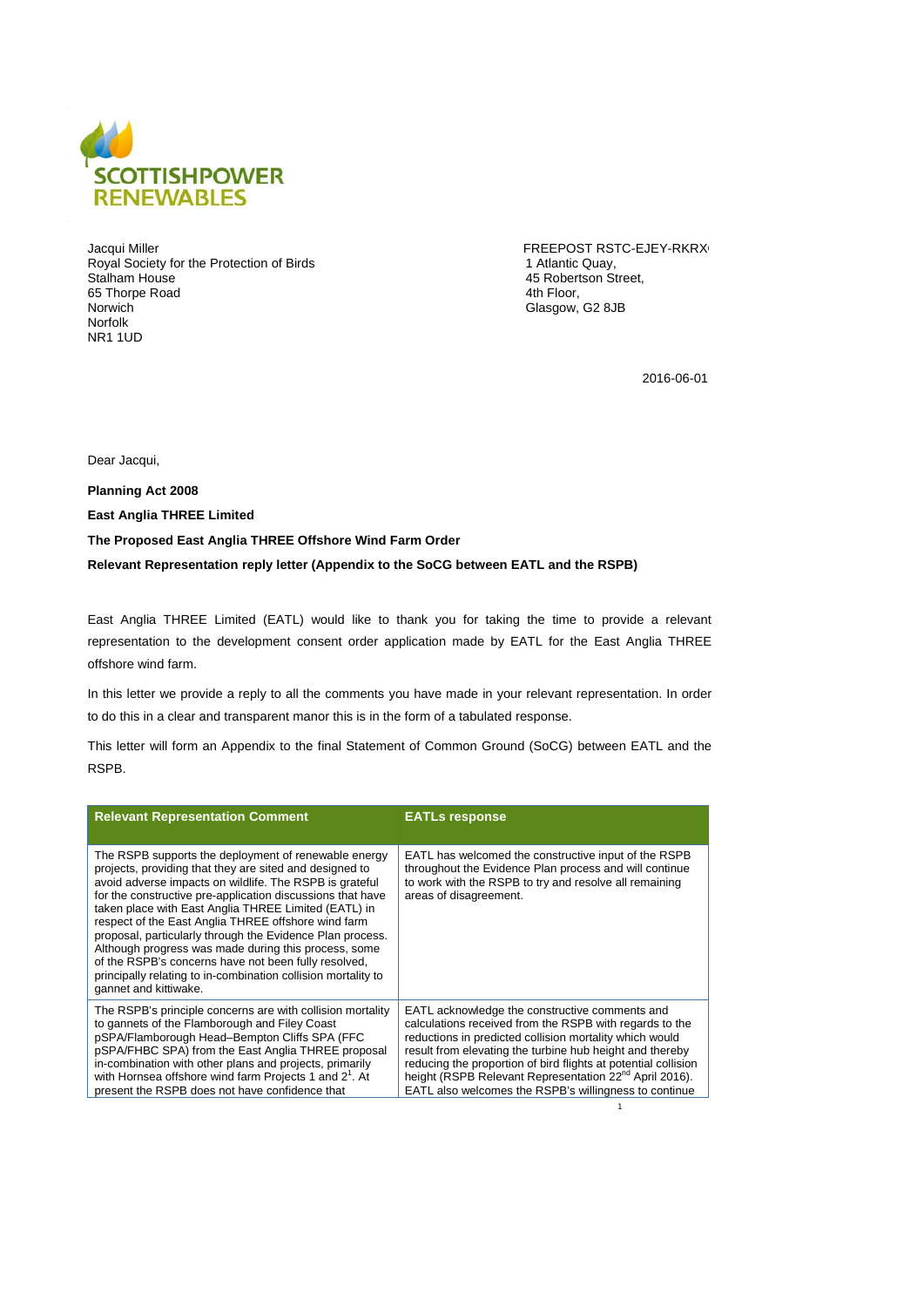

| <b>Relevant Representation Comment</b>                                                                                                                                                                                                                                                                                                                                                                                                                                                                                                                                                                 | <b>EATLs response</b>                                                                                                                                                                                                                                       |
|--------------------------------------------------------------------------------------------------------------------------------------------------------------------------------------------------------------------------------------------------------------------------------------------------------------------------------------------------------------------------------------------------------------------------------------------------------------------------------------------------------------------------------------------------------------------------------------------------------|-------------------------------------------------------------------------------------------------------------------------------------------------------------------------------------------------------------------------------------------------------------|
| potential adverse effects on the integrity of these<br>protected sites and their species can be avoided. Should<br>the DCO for Hornsea Project 2 not be granted, our<br>concerns would be reduced significantly, however, the<br>outcome for that proposal is unknown at this stage.                                                                                                                                                                                                                                                                                                                   | discussions on these matters. The project team are<br>currently investigating the feasibility of implementing such<br>a proposal and will continue to engage with RSPB on<br>these matters during continued discussions on a<br>Statement of Common Ground. |
| <sup>1</sup> Hornsea Projects 1 and 2 together represent 24% of the<br>breeding season in-combination collision mortality<br>attributable to FFC pSPA / FHBC SPA                                                                                                                                                                                                                                                                                                                                                                                                                                       |                                                                                                                                                                                                                                                             |
| The RSPB considers that the potential for adverse effects<br>on gannets and kittiwakes arising out of the East Anglia<br>THREE proposal could be significantly reduced through<br>elevating the lower swept area of the wind turbines<br>through a rise in hub height. This would have the effect of<br>reducing the percentage of birds flying at collision height<br>and hence reduce collision risk (as illustrated in the<br>calculations set out in Table 1 of response document)<br>and therefore reduce any potential in-combination effects<br>arising out of the East Anglia THREE proposals. |                                                                                                                                                                                                                                                             |
| The RSPB's focus through the Examination will be to<br>continue discussions with EATL with respect to blade<br>height and therefore the RSPB hopes to minimise the<br>need for written representations from it during the<br>Examination.                                                                                                                                                                                                                                                                                                                                                              |                                                                                                                                                                                                                                                             |

We aim to reach agreement on all of the matters included in the table above and any other matters arising through the Statement of Common Ground with the RSPB.

If you wish to discuss this or any other issues in connection with the Project, please contact Keith Morrison, EA3 Senior Project Manager, ScottishPower Renewables, 4th Floor, Atlantic Quay, Glasgow G2 8JB or by email at **Eastangliathree@scottishpower.com** 

2

Yours faithfully

Keith Morrison Senior Project Manager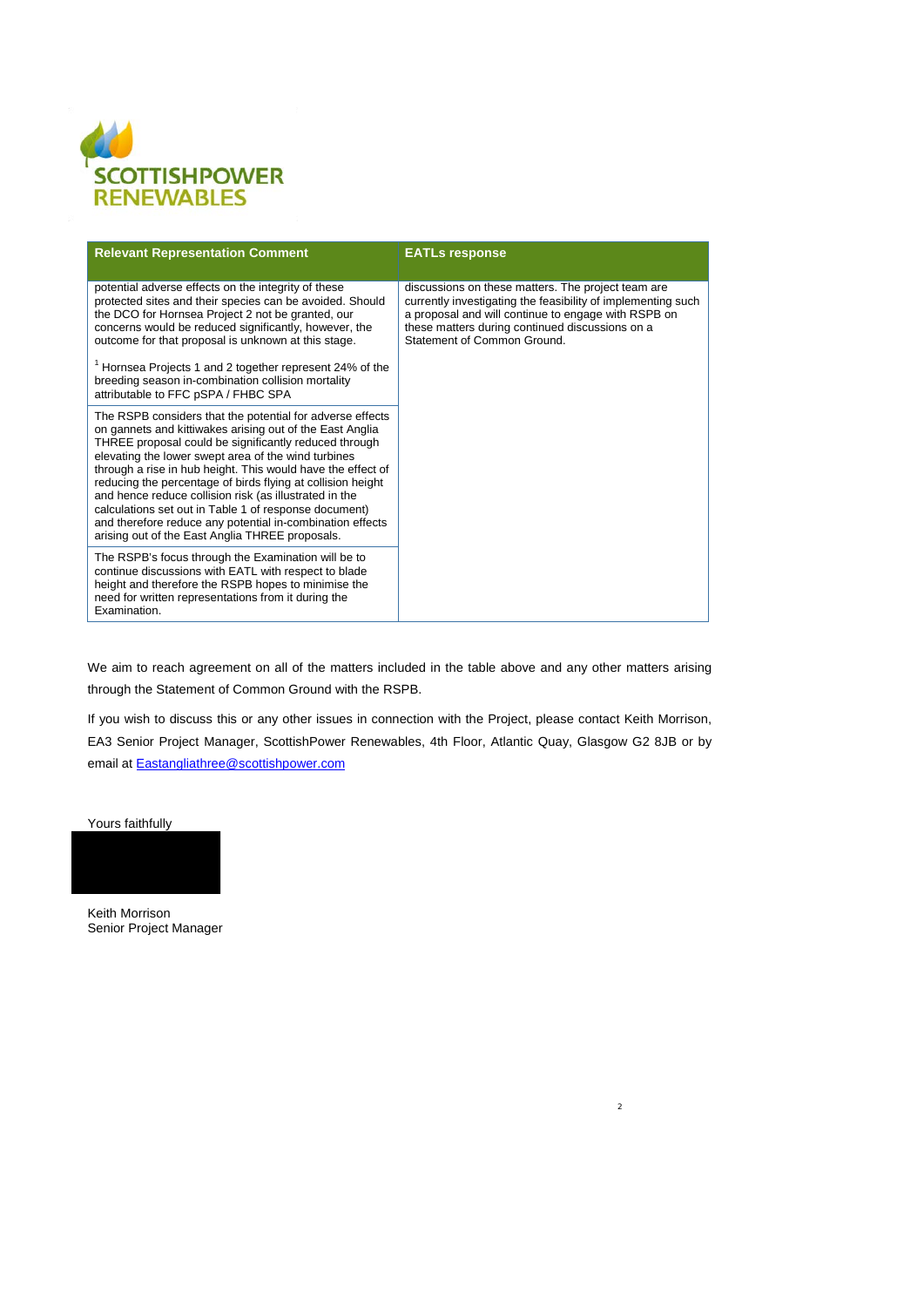# **Appendix 4 List of Documents forming the basis of this SoCG**

- Environmental Statement (ES) Vol. 1 Ch. 13 Offshore Ornithology [doc. ref. 6.1.13]
- ES Ch. 13 Appendix 13.1 Offshore Ornithology Evidence Plan [6.3.13 (1)]
- ES Vol. 3 Ch. 13 Offshore Ornithology Appendix 13.1 [6.3.13 (1)]
- ES Vol. 3 Ch. 13 Offshore Ornithology Appendix 13.2 [6.3.13 (2)]
- ES Vol. 3 Ch. 13 Offshore Ornithology Appendix 13.3 [6.3.13 (3)]
- ES Vol. 3 Ch. 13 Offshore Ornithology Appendix 13.4 [6.3.13 (4)]
- ES Vol. 2 Ch. 13 Offshore Ornithology Figures 13.1-13.4 [6.2.13]
- ES Vol. 1 Ch. 24 Onshore Ornithology [6.1.24]
- ES Vol. 3 Ch. 24 Onshore Ornithology Appendix 24.1 [6.3.24 (1)]
- ES Vol. 3 Ch. 24 Onshore Ornithology Appendix 24.2 [6.3.24 (2)]
- ES Vol. 2 Ch. 24 Onshore Ornithology Figures [6.2.24 (a)]
- Information for the Habitats Regulations Assessment. [5.4 ]
- Information for the Habitats Regulations Assessment. Appendix 1 [5.4 (1)]
- Information for the Habitats Regulations Assessment. Appendix 2 [5.4 (2)]
- Information for the Habitats Regulations Assessment. Appendix 3 [5.4 (3)]
- Information for the Habitats Regulations Assessment. Appendix 4 [5.4 (4)]
- Information for the Habitats Regulations Assessment. Appendix 5 [5.4 (5)]
- Information for the Habitats Regulations Assessment. Appendix 6 [5.4 (6)]